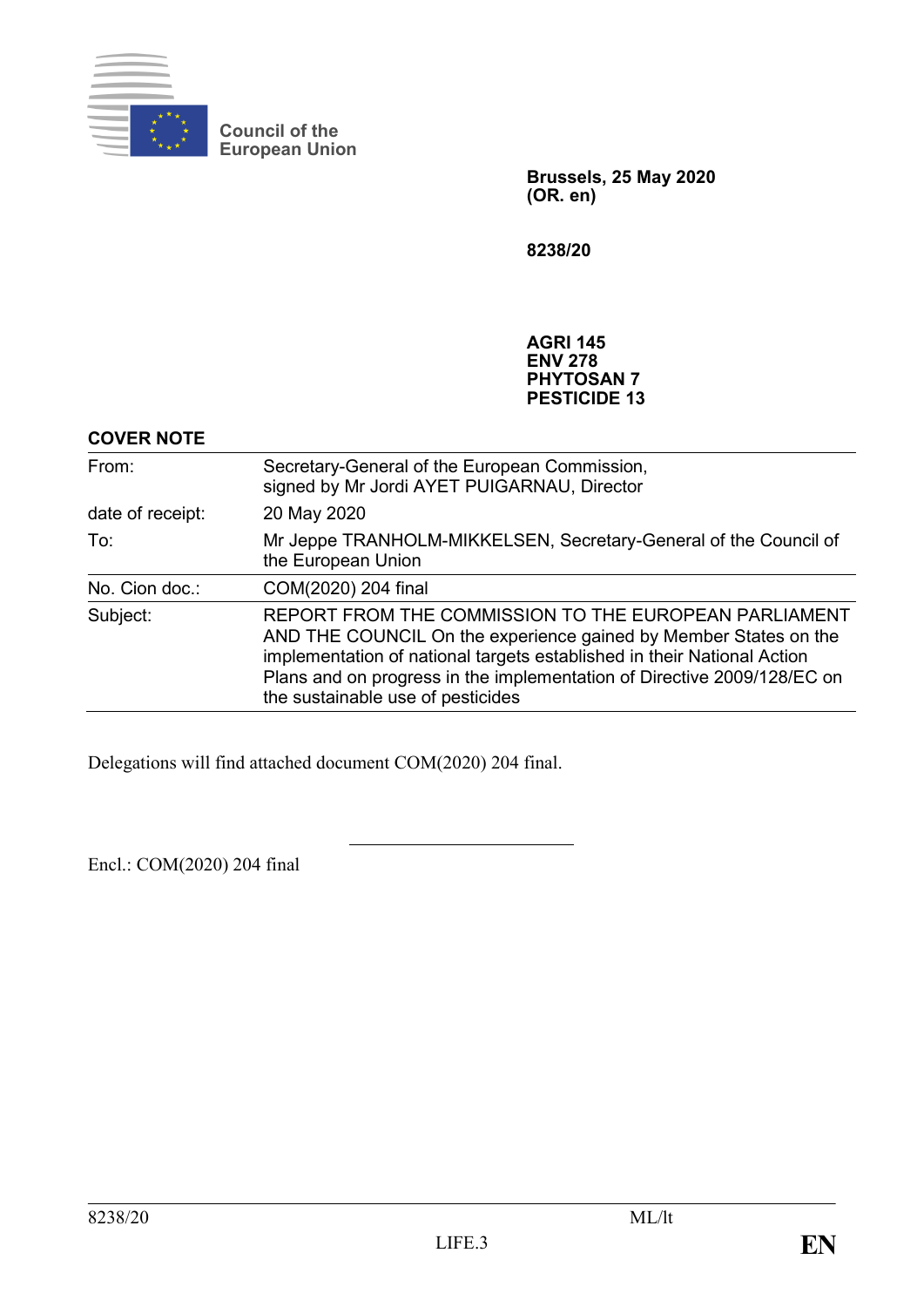

EUROPEAN **COMMISSION** 

> Brussels, 20.5.2020 COM(2020) 204 final

# **REPORT FROM THE COMMISSION TO THE EUROPEAN PARLIAMENT AND THE COUNCIL**

**On the experience gained by Member States on the implementation of national targets established in their National Action Plans and on progress in the implementation of Directive 2009/128/EC on the sustainable use of pesticides**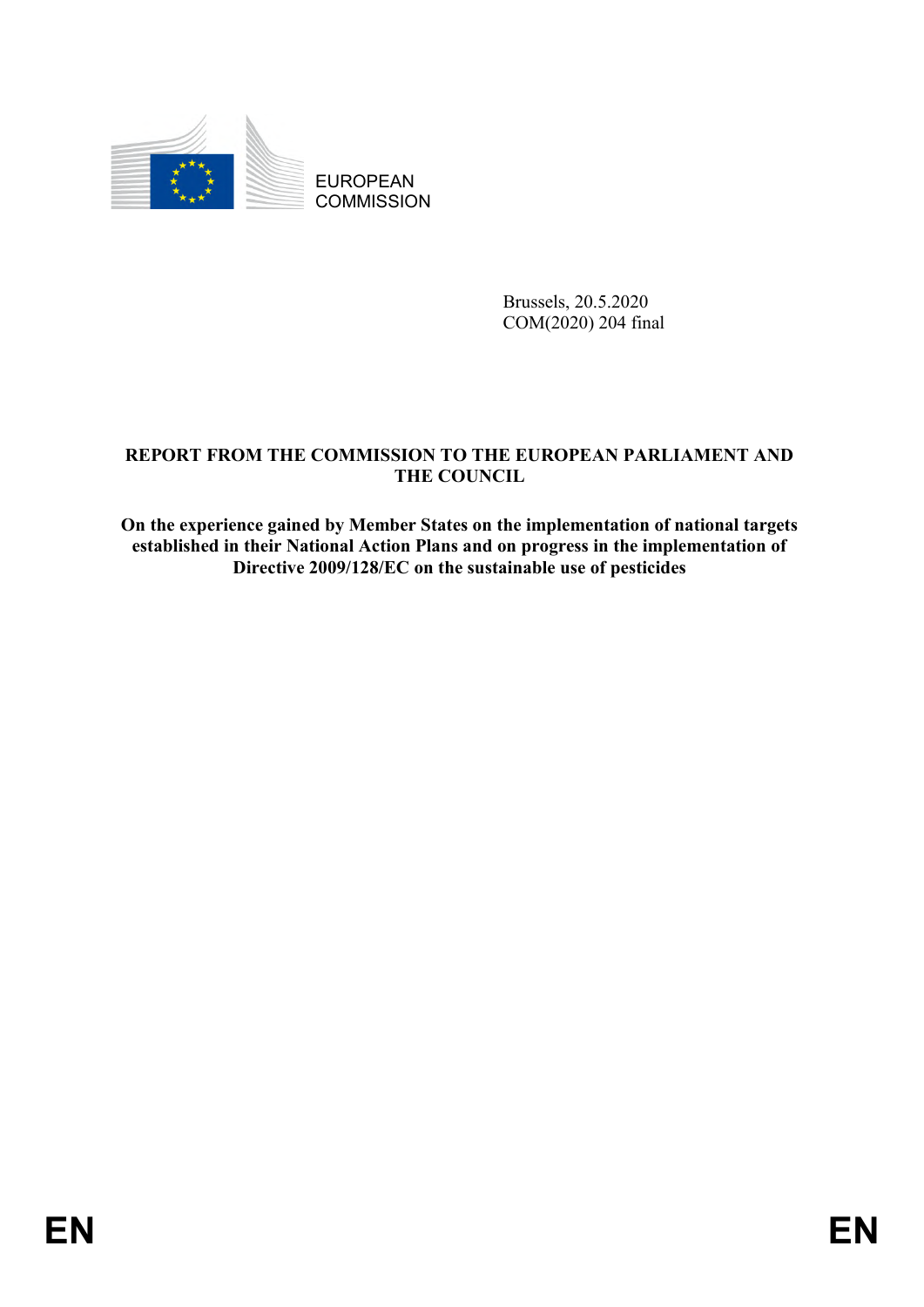#### **1. INTRODUCTION**

The European Union benefits from one of the most stringent system in the world for authorising and controlling the use of pesticides<sup>1</sup>, if not the strictest. Directive  $2009/128/EC^2$ on the sustainable use of pesticides (the SUD), Regulation (EC) No 1107/2009<sup>3</sup>, Regulation  $(EC)$  No 396/2005<sup>4</sup>, Regulation (EU) 2017/625<sup>5</sup> and Regulation (EC) No 1185/2009<sup>6</sup> provide a legislative basis for the safe and sustainable use of pesticides in the European Union.

The objective of this framework for pesticides is to minimise the impact of pesticides on human health and the environment through reduced dependency, and through the increased use of low risk and non-chemical pesticides.

The SUD provides for a range of actions to achieve a sustainable use of pesticides by reducing the risks and impacts of their use on human health and the environment. One of its key elements is the implementation of Integrated Pest Management (IPM) and the promotion of alternative approaches or techniques, so as to reduce dependency on pesticides. The current and future Common Agricultural Policy (CAP) encompasses several instruments, which support implementation of IPM by users<sup>7</sup>.

**<sup>.</sup>** <sup>1</sup> The term 'pesticide', in the context of this report, refers to plant protection products (PPPs) as defined by Article 3 (10)(a) of Directive 2009/128/EC.

<sup>2</sup> Directive 2009/128/EC of the European Parliament and of the Council of 21 October 2009 establishing a framework for Community action to achieve the sustainable use of pesticides, OJ L 309, 24.11.2009, p. 71– 86.

<sup>3</sup> Regulation (EC) No 1107/2009 of the European Parliament and of the Council of 21 October 2009 concerning the placing of plant protection products on the market and repealing Council Directives 79/117/EEC and 91/414/EEC, *OJ L 309, 24.11.2009, p. 1–50.*

<sup>4</sup> Regulation (EC) No 396/2005 of the European Parliament and of the Council of 23 February 2005 on maximum residue levels of pesticides in or on food and feed of plant and animal origin and amending Council Directive 91/414/EEC, *OJ L 70, 16.3.2005, p. 1–16.*

<sup>5</sup> Regulation (EU) 2017/625 of the European Parliament and of the Council of 15 March 2017 on official controls and other official activities performed to ensure the application of food and feed law, rules on animal health and welfare, plant health and plant protection products, amending Regulations (EC) No 999/2001, (EC) No 396/2005, (EC) No 1069/2009, (EC) No 1107/2009, (EU) No 1151/2012, (EU) No 652/2014, (EU) 2016/429 and (EU) 2016/2031 of the European Parliament and of the Council, Council Regulations (EC) No 1/2005 and (EC) No 1099/2009 and Council Directives 98/58/EC, 1999/74/EC, 2007/43/EC, 2008/119/EC and 2008/120/EC, and repealing Regulations (EC) No 854/2004 and (EC) No 882/2004 of the European Parliament and of the Council, Council Directives 89/608/EEC, 89/662/EEC, 90/425/EEC, 91/496/EEC, 96/23/EC, 96/93/EC and 97/78/EC and Council Decision 92/438/EEC (Official Controls Regulation), *OJ L 95, 7.4.2017, p. 1–142*.

<sup>6</sup> Regulation (EC) No 1185/2009 of the European Parliament and of the Council of 25 November 2009 concerning statistics on pesticides, *OJ L 324, 10.12.2009, p. 1–22.*

<sup>7</sup> Regulation EU (No) 1303/2013 laying down common provisions on the European Regional Development Fund, the European Social Fund, the Cohesion Fund, the European Agricultural Fund for Rural Development and the European Maritime and Fisheries Fund and laying down general provisions on the European Regional Development Fund, the European Social Fund, the Cohesion Fund and the European Maritime and Fisheries Fund.

Regulation EU (No) 1305/2013 on support for rural development by the European Agricultural Fund for Rural Development.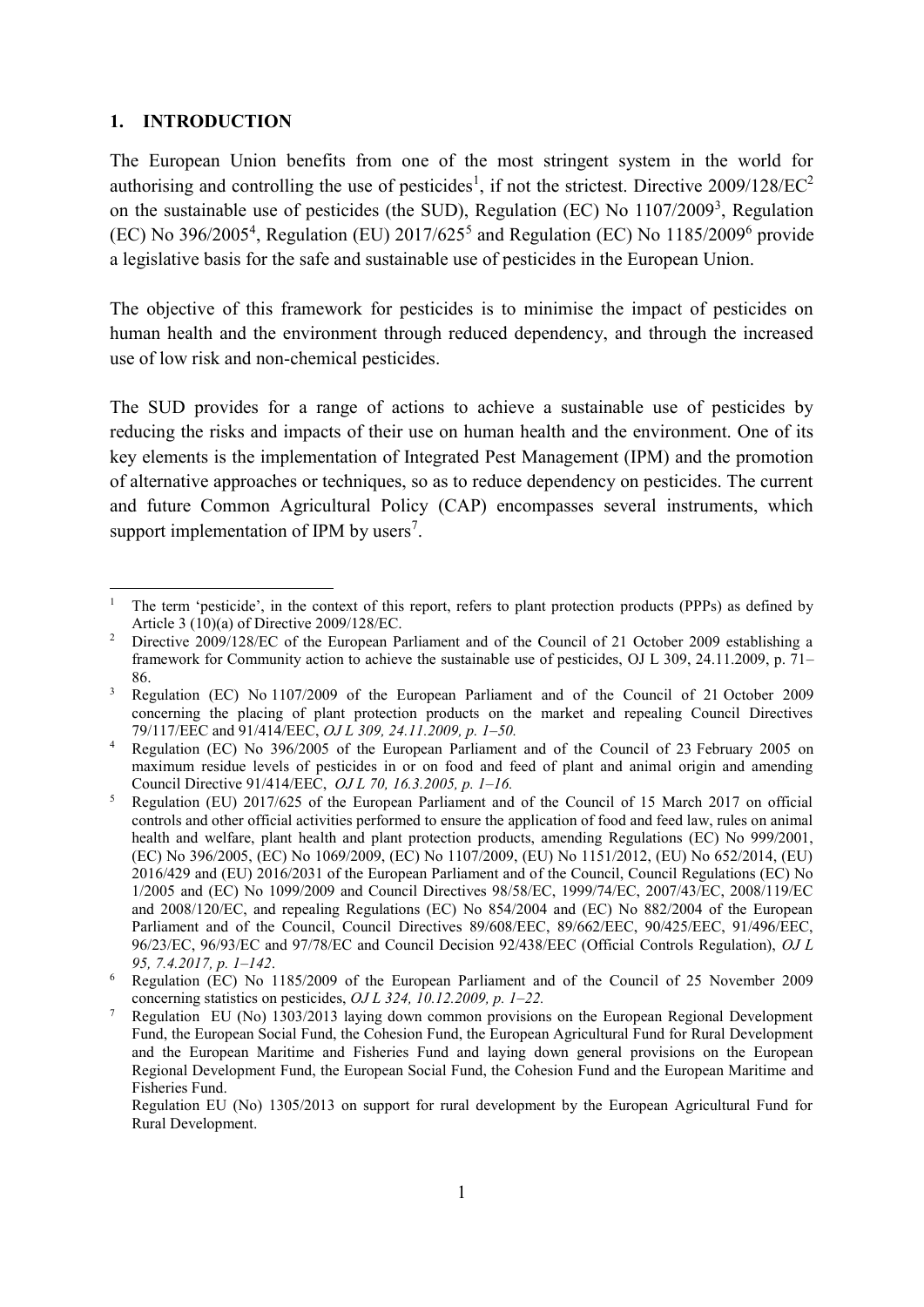The SUD is largely based on actions to be taken at Member State level, given the variation in agriculture across the EU. It requires Member States to produce National Action Plans (NAPs) setting out their quantitative objectives, targets, measures and timetables. The full implementation of the SUD would reduce the risks to human health and the environment, and reduce dependency on pesticides.

Under Article 4(3) of the SUD, the Commission is required to submit to the European Parliament and to the Council a report on the experience gained by Member States on the implementation of national targets established in their NAPs in order to achieve the objectives of the Directive. In addition, under Article 16 of the SUD the Commission has to report regularly to the European Parliament and to the Council on progress in the implementation of the Directive. This report addresses these reporting requirements.

There is a growing awareness in society around the sustainability of food production, of which the sustainable use of pesticides is an important component, as reflected in the United Nations 2030 Agenda for Sustainable Development<sup>8</sup> and the European Commission's Reflection Paper "Towards a Sustainable Europe by 2030"<sup>9</sup>. This awareness manifested itself in a European Citizens Initiative in 2017<sup>10</sup> calling on the Commission to *inter alia* set European Union-wide mandatory reduction targets for pesticide use. In its response to the European Citizens Initiative<sup>11</sup>, the Commission committed to use this report as an opportunity to evaluate if sufficient progress had been made in reducing the risks associated with pesticides. If sufficient progress had not been made, the Commission committed to consider setting a European Union-wide mandatory target for the reduction of risk from pesticides.

In addition, the Court of Auditors recently published a report on the "Sustainable use of plant protection products<sup>"12</sup> which assessed whether the actions of the Commission and Member States had led to a reduction in the risks related to pesticide use, and whether the relevant legislation provided effective incentives to reduce dependency on pesticides. The report makes a number of recommendations to the Commission including that IPM principles be converted into practical criteria, and that both statistics on pesticides and harmonised indicators be improved.

 $\overline{a}$ 

Regulation EU (No) 1306/2013 on the financing, management and monitoring of the Common Agricultural Policy.

COM(2018) 392 Proposed Regulation establishing rules on support for strategic plans to be drawn up by Member States under the Common Agricultural Policy (CAP Strategic Plans)

<sup>8</sup> Available at: [https://www.un.org/ga/search/view\\_doc.asp?symbol=A/RES/70/1&Lang=E](https://www.un.org/ga/search/view_doc.asp?symbol=A/RES/70/1&Lang=E)

<sup>9</sup> Available at: [https://ec.europa.eu/commission/files/reflection-paper-towards-sustainable-europe\\_en](https://ec.europa.eu/commission/files/reflection-paper-towards-sustainable-europe_en)

<sup>&</sup>lt;sup>10</sup> Available at:<https://ec.europa.eu/citizens-initiative/public/initiatives/successful/details/2017/000002>

<sup>11</sup> Available at: [https://ec.europa.eu/transparency/regdoc/rep/3/2017/EN/C-2017-8414-F1-EN-MAIN-PART-](https://ec.europa.eu/transparency/regdoc/rep/3/2017/EN/C-2017-8414-F1-EN-MAIN-PART-1.PDF)[1.PDF](https://ec.europa.eu/transparency/regdoc/rep/3/2017/EN/C-2017-8414-F1-EN-MAIN-PART-1.PDF)

<sup>&</sup>lt;sup>12</sup> Available at: [https://www.eca.europa.eu/Lists/ECADocuments/SR20\\_05/SR\\_Pesticides\\_EN.pdf](https://www.eca.europa.eu/Lists/ECADocuments/SR20_05/SR_Pesticides_EN.pdf)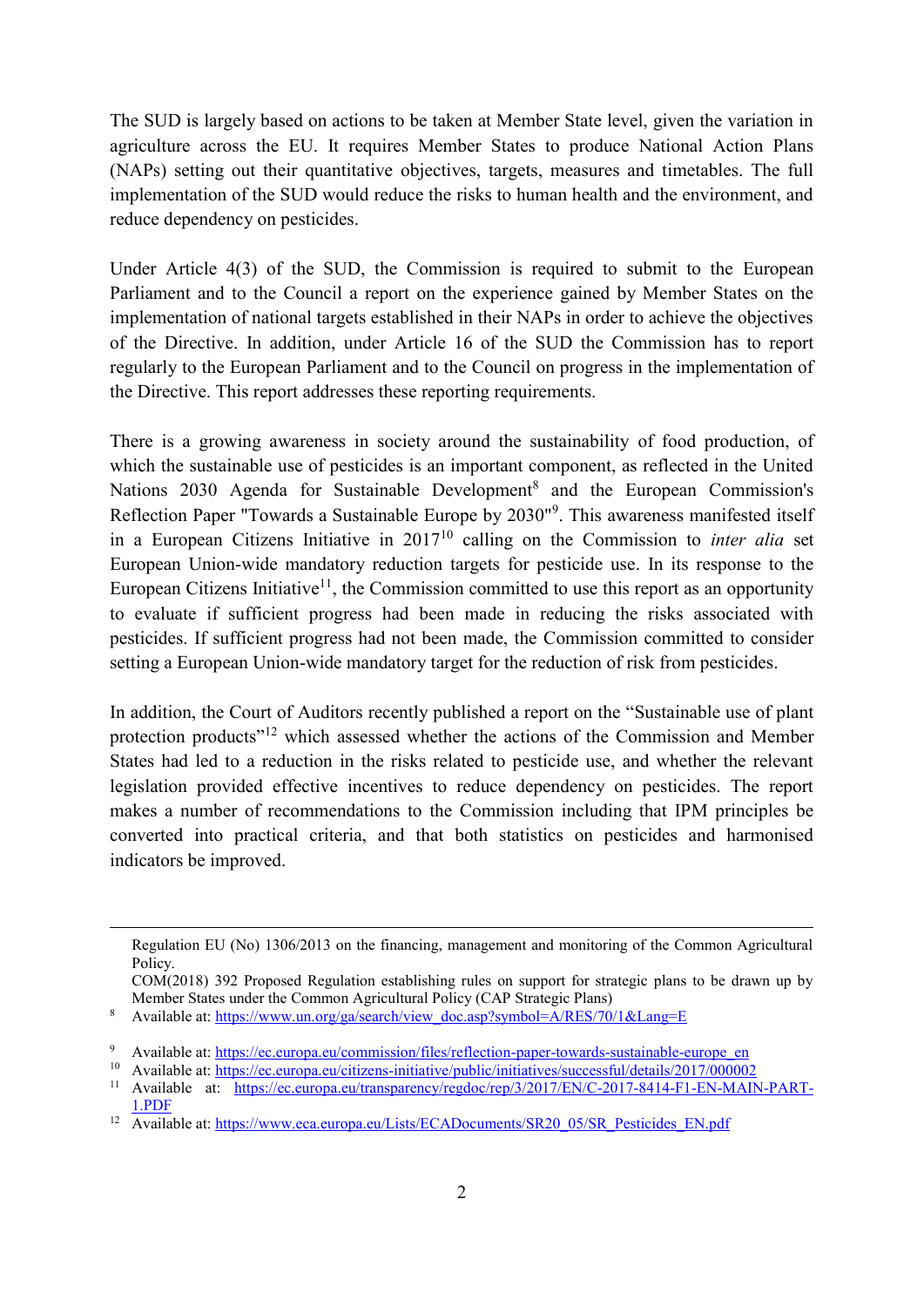There is a substantial decline in biodiversity in agricultural ecosystems as reflected in a drop of farmland birds and losses of insect populations in parts of the EU. Among other factors, use of pesticides has been identified as an important driver for these developments.

The Commission is addressing societal concerns regarding sustainability under the European Green Deal<sup>13</sup>, and in particular under its "Farm to Fork" and Biodiversity strategies. These initiatives will promote healthy ecosystems and biodiversity, more sustainable food production systems and healthier diets while ensuring sustainable livelihoods for farmers and access to high quality and nutritious food for consumers. It is recognised that innovative techniques will be required to achieve these ambitions.

This report is based on the following sources of information:

- The 15 revised NAPs reported to the Commission, and available in English, by 31 March  $2019^{14}$ ,
- Responses to a letter from the Commission to each Member State in October 2017 outlining specific weaknesses in their initial NAPs,
- Commission audits in four Member States in 2018<sup>15</sup> and in seven Member States in 2019<sup>16</sup> to investigate the overall progress in implementing the SUD,
- Responses to a letter from the Commission to four Member States<sup>17</sup> in October 2018 further clarifying specific weaknesses in their initial NAPs,
- The responses of 24 Member States<sup>18</sup> to a Commission survey in December 2018 on the reviews of their initial NAPs,
- Information provided by Member States at SUD Working Group meetings organised by the Commission,
- The results of a compliance-monitoring index developed by the Commission to quantify the progress made in the implementation of each Article of the SUD by Member States (Annex). The compliance-monitoring index allows measurement of the level of compliance for each Article of the SUD at European Union level, based on the above sources of information and direct communication with Member States.

The Commission's dedicated SUD web-portal hosts all NAPs, both initial and revised [\(https://ec.europa.eu/food/plant/pesticides/sustainable\\_use\\_pesticides/nap\\_en\)](https://ec.europa.eu/food/plant/pesticides/sustainable_use_pesticides/nap_en). All audit reports are available at [http://ec.europa.eu/food/audits-analysis/audit\\_reports/.](http://ec.europa.eu/food/audits-analysis/audit_reports/)

 $\overline{a}$ <sup>13</sup> COM(2019) 640 final The European Green Deal

<sup>14</sup> Austria, Belgium, Czech Republic, Cyprus, Denmark, Finland, France, Ireland, Lithuania, Luxembourg, Malta, Poland, Portugal, Slovenia and Spain

<sup>&</sup>lt;sup>15</sup> Bulgaria, France, Hungary and Spain

<sup>16</sup> Austria, Cyprus, Greece, Ireland, Lithuania, Portugal and Romania

<sup>&</sup>lt;sup>17</sup> Cyprus, Luxembourg, Malta and Romania

<sup>18</sup> Austria, Bulgaria, Croatia, Czech Republic, Denmark, Estonia, Finland, France, Germany, Hungary, Ireland, Italy, Latvia, Lithuania, Luxembourg, Malta, Netherlands, Poland, Portugal, Romania, Slovak Republic, Slovenia, Sweden and the United Kingdom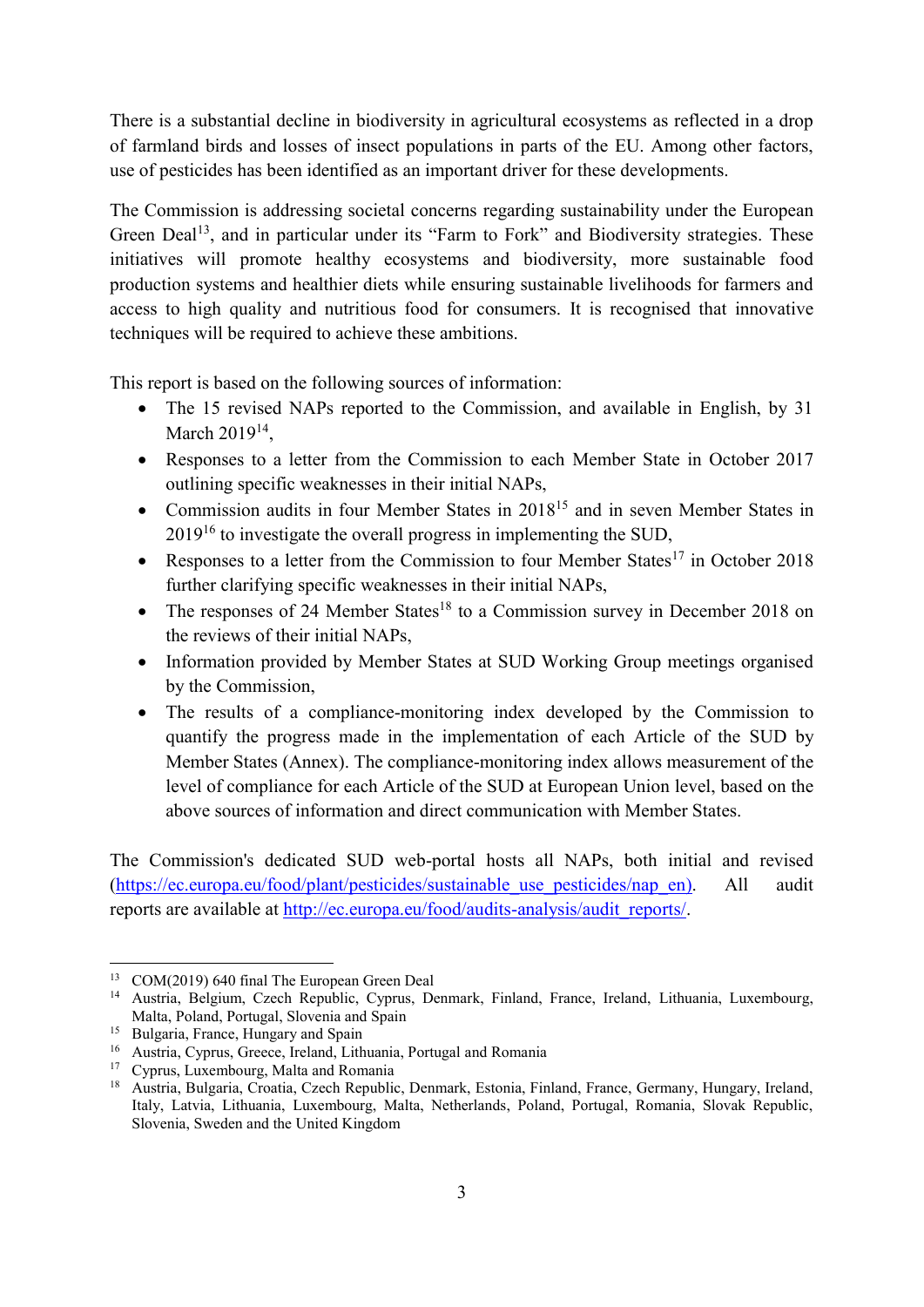#### **2. NATIONAL ACTION PLANS**

Under Article 4 of the SUD, Member States were required to communicate to the Commission and to other Member States their NAPs by 26 November 2012. These NAPs should have established quantitative objectives, targets, measures and timetables to reduce the risks and impacts of pesticide use on human health and the environment. Member States were also required to review their NAPs at least every five years.

More than two thirds of Member States failed to complete the review of their initial NAP within the five-year legal deadline.

Eight Member States concluded the review of their initial NAP within the five-year deadline<sup>19</sup>. Seven Member States adopted new NAPs following this review, while Germany did not make any substantial changes, as it considered that there was sufficient flexibility in their initial NAP. At the time of publication of this report, a further thirteen Member States $^{20}$ had concluded the review of their initial NAP, but not within the five-year deadline. The remaining seven Member States had not completed the review of their initial NAP.

Only a small minority of Member States identified specific examples of useful targets and indicators based on the review of their initial NAP.

Three Member States<sup>21</sup> identified useful targets based on a review of their initial NAPs. Germany established a target of a 30% reduction in potential risk to the environment by 2023 compared to a baseline of the average for 1996-2005. Denmark established targets for a 40% reduction in the Pesticide Load Indicator  $(PLI)^{22}$  and a 40% reduction in the load from substances of very high concern by the end of 2015, compared to 2011. Finally, France set a target for a 25% reduction in plant protection product (PPP) use by 2020, and a 50% reduction in use by 2025, compared to 2015.

Some Member States referred in their initial NAP to targets related to operator training and testing of pesticide application equipment (hereafter referred to as compliance-based targets) as being useful. Although these are legal requirements, their view is that establishing a target in the NAP helped to reinforce the importance of compliance with the SUD in these areas.

 $\overline{a}$ 

<sup>19</sup> Austria, Belgium, Denmark, France, Germany, Lithuania, Luxembourg and Spain

<sup>20</sup> Cyprus, Czech Republic, Estonia, Finland, Hungary, Ireland, Latvia, Malta, Poland, Portugal, Romania, Slovenia and Sweden

<sup>21</sup> Denmark, France and Germany

<sup>&</sup>lt;sup>22</sup> The Danish NAP defines the PLI as an indicator of the potential total load on health and the environment based on the environmental and health characteristics of pesticides based on sales data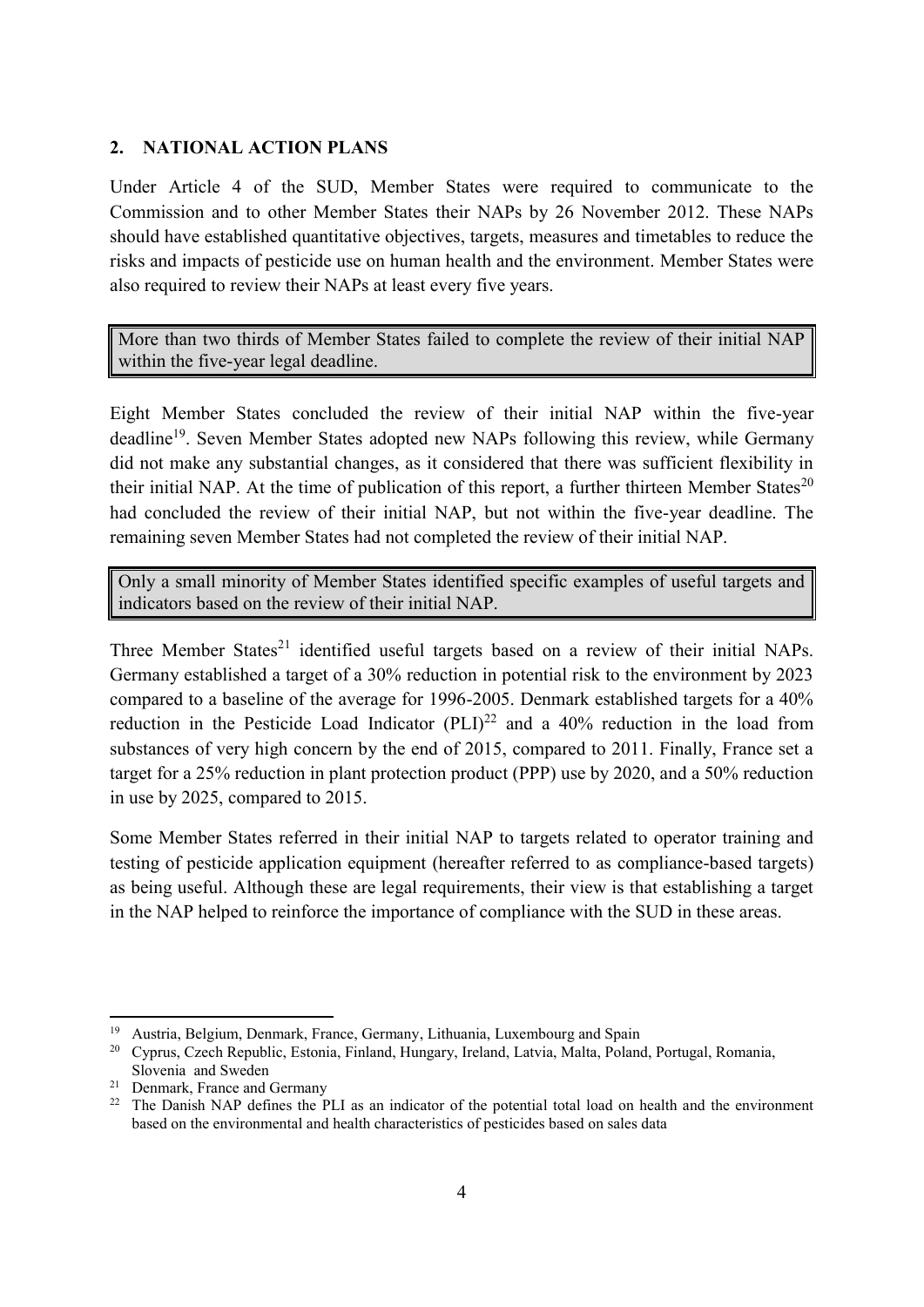Three Member States<sup>23</sup> highlighted useful indicators of risk reduction based on the review of their initial NAPs. These were the SYNOPS risk indicator<sup>24</sup> in Germany, the PLI in Denmark and the risk index for health and the environment in Sweden<sup>25</sup>. Other Member States highlighted measures, as distinct from indicators, that they considered useful. These included the Number of Dose Units  $(NODU)^{26}$ , residues of active substances in food, findings of active substances in water, the number of trained persons and the quantities of PPPs placed on the market.

Most Member States have not addressed the weaknesses identified by the Commission in their initial NAPs in their revised NAPs, so that the majority of revised NAPs lack ambition and fail to define high-level, outcome-based targets, so as to reduce the risks associated with, and dependency on, PPPs.

Of the 15 revised NAPs reported to the Commission by 31 March 2019,  $13^{27}$  focus on reducing risk, while France and Luxembourg focus on overall use reduction as a means of reducing risk.

Just three Member States<sup>28</sup> set clearly defined, high-level, outcome-based targets under Article 4(1) of the SUD. Denmark set a target of 1.96 for the PLI, thereby maintaining the target set in its initial NAP. France established a target of reducing PPP use by 25% by 2020 and by 50% by 2025, without having a negative impact on farm incomes. Finally, Luxembourg set a high-level target to reduce PPP use by 50% by 2030.

Other Member States have either action-based, or compliance-based, targets. Poland has established an indicator<sup>29</sup>, based on compliance levels with specific aspects of Regulation (EC) No 1107/2009, e.g. use of authorised PPPs, and the SUD, e.g. compliance with the requirement for professional users to be trained, and sets a high-level target based on the output of this indicator. Spain and Belgium both set clear targets, but all are sector-specific and relate to actions, e.g. the number of information campaigns/year, or the number of demonstration farms to be established, rather than quantifiable impacts, e.g. the number of professional users implementing IPM. Slovenia and Finland both set targets that are existing legal requirements, e.g. all relevant operators to be trained and no expired PPPs to be found in the course of inspections.

<sup>23</sup> Denmark, Germany and Sweden

<sup>&</sup>lt;sup>24</sup> The SYNOPS risk indicator is a model to assess the potential risk of PPPs in the environment <https://www.nap-pflanzenschutz.de/en/practice/assessment-of-pesticide-use/risk-analysis-synops/><br>
The indicator is described in the Swedish NAP availa

<sup>&</sup>lt;sup>25</sup> The indicator is described in the Swedish NAP available at: [https://ec.europa.eu/food/sites/food/files/plant/docs/pesticides\\_sup\\_nap\\_swe\\_en.pdf](https://ec.europa.eu/food/sites/food/files/plant/docs/pesticides_sup_nap_swe_en.pdf)

<sup>&</sup>lt;sup>26</sup> The NODU is calculated based on sales data and corresponds to a number of average treatments applied annually to all crops at a national level in France<https://agriculture.gouv.fr/quest-ce-que-le-nodu>

<sup>27</sup> Austria, Belgium, Czech Republic, Cyprus, Denmark, Finland, Ireland, Lithuania, Malta, Poland, Portugal, Slovenia and Spain

<sup>28</sup> Denmark, France and Luxembourg

<sup>&</sup>lt;sup>29</sup> Available at: [https://ec.europa.eu/food/sites/food/files/plant/docs/pesticides\\_sup\\_nap\\_pol-rev-2018\\_en.pdf](https://ec.europa.eu/food/sites/food/files/plant/docs/pesticides_sup_nap_pol-rev-2018_en.pdf)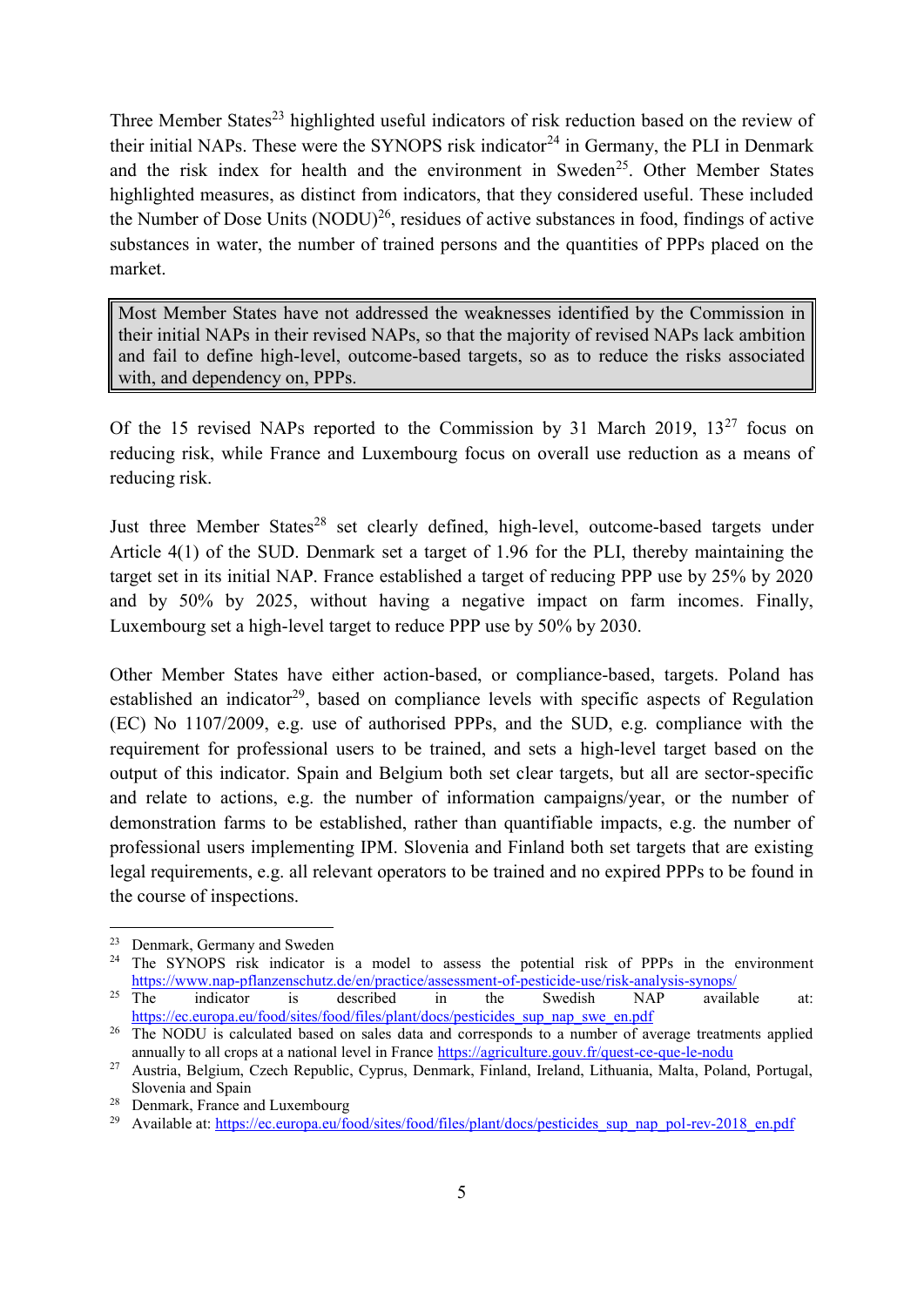The overall objective of the NAP should show a reasonable level of ambition, but the majority of revised NAPs lack ambition. This is illustrated in the cases of Cyprus, with a target of reducing the maximum residue level breaches to 3% for food produced in Cyprus, and Spain, a Member State with almost one million farms<sup>30</sup>, setting a target of at least two pilot farms to promote IPM.

Just half of the revised NAPs identified priority items or good practices and just one identified active substances of particular concern.

Member States are obliged to identify either priority items or good practices in their NAPs under Article 15(2)(c) of the SUD. Examples of priority items include active substances, crops, regions or practices that require particular attention. Five Member States<sup>31</sup> identified priority active substances in their revised NAPs. A number of Member States, including France, Spain and Poland identified minor crops, and broadening the range of pest control techniques on these crops, as a priority item. Finally, no revised NAP explicitly identified priority regions or good practices.

NAPs must include indicators to monitor the use of PPPs containing active substances of particular concern under Article 4(1) of the SUD. France is the only Member State to provide in its NAP for monitoring of the use of active substances of particular concern. It monitors the quantities of active substances classified as carcinogenic, mutagenic and toxic for reproduction that are sold each year.

While no revised NAP formally identified good practices under Article 15(2)(c) of the SUD, all NAPs include some actions that could be considered as good practices. In the course of Commission audits, there were numerous examples of Member States going beyond the minimum requirements of the SUD. These included:

- Denmark, Luxembourg and Ireland all require a trained and certified person to be available to provide guidance at the time of sale of amateur-use PPPs, while France has banned the self-service purchase of amateur-use PPPs,
- Belgium plans to prohibit the sale of all chemical PPPs to amateur users, except for basic and low-risk substances, and to prohibit advertising of amateur-use PPPs,
- The Czech Republic plans mandatory web-based recording of all PPP applications by professional users by 2022 so as to help in more targeted water monitoring,
- Spain plans to develop an information technology (IT) application to allow all PPP transactions to be recorded electronically and sets a target of at least 50% of distributors using this system within the period of the NAP,
- Spain requires more frequent testing of pesticide application equipment belonging to

**<sup>.</sup>** <sup>30</sup> Available at: [https://appsso.eurostat.ec.europa.eu/nui/show.do?dataset=ef\\_m\\_farmleg&lang=en](https://appsso.eurostat.ec.europa.eu/nui/show.do?dataset=ef_m_farmleg&lang=en)

<sup>&</sup>lt;sup>31</sup> Belgium, Denmark, France, Luxembourg and Slovenia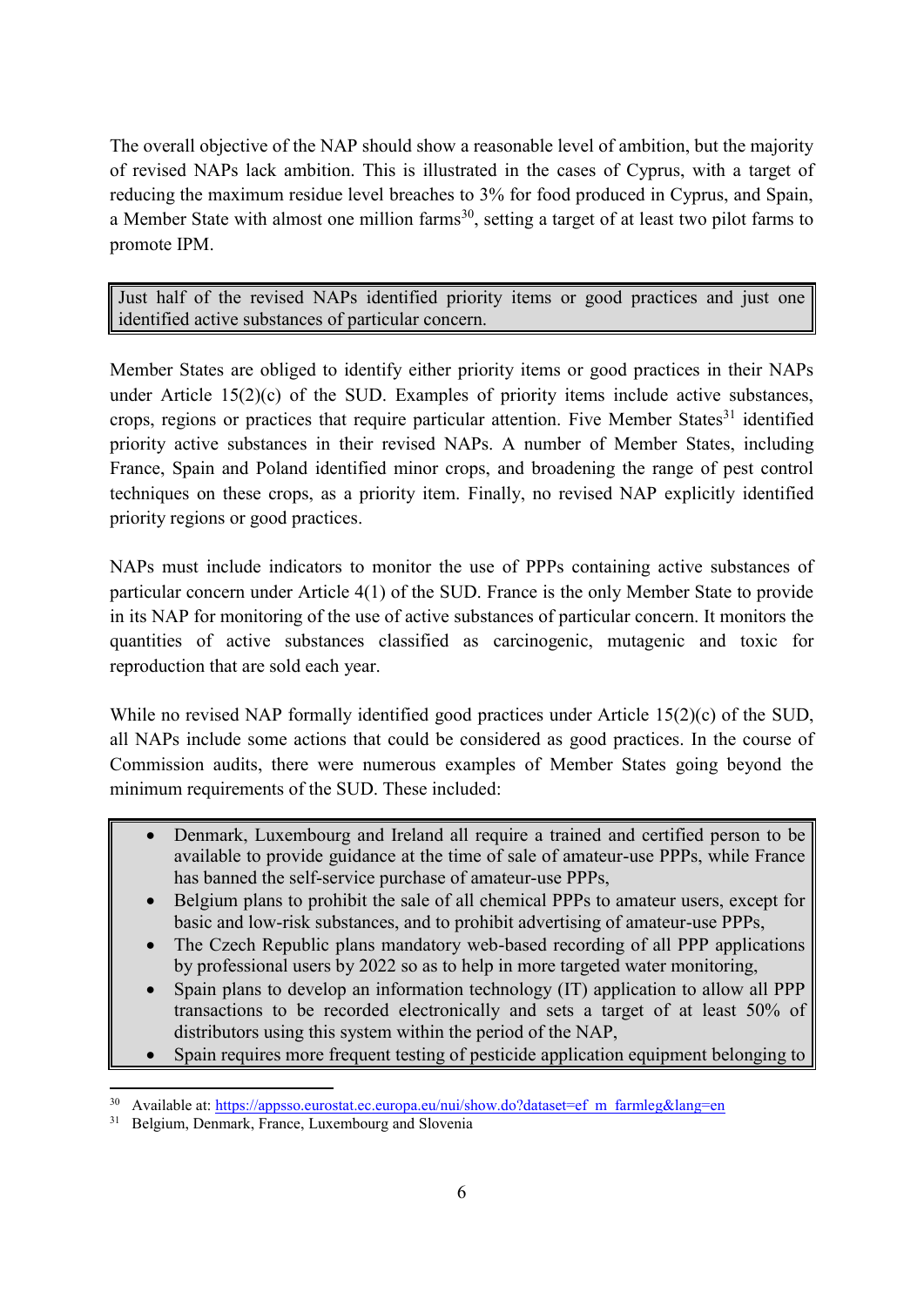contractors, as this equipment is likely to be used more frequently, and over a wider area,

- Slovenia requires mandatory registration of all new pesticide application equipment, at which point any deficiencies must be addressed, rather than being detected at the first mandatory inspection five years later,
- Belgium sets a target of 100% of pesticide application equipment having low-drift nozzles within the period of the NAP,
- Ireland has an integrated system of publicly-funded agricultural education, research and extension, which helps to ensure that growers have up-to-date, relevant IPM information,
- Denmark plans to establish a partnership for spraying and precision technology to promote uptake of tools such as global positioning systems (GPS) and drones, providing a good example of co-operation with a range of stakeholders to achieve the objectives of the SUD.

## **3. HARMONISED RISK INDICATORS**

The Commission has developed two harmonised risk indicators, which show that, although there has been a reduction in the risk from the PPPs sold, there has also been a significant increase in the indicator related to emergency authorisations since the entry into force of the SUD.

Following the obligations set out in Article 15(1) of the SUD, harmonised risk indicators were established under Commission Directive 2019/782<sup>32</sup>. This was also in line with the commitment given in response to the European Citizens Initiative "Ban glyphosate and protect people and the environment from toxic pesticides". These indicators enable the Commission to quantify the overall progress in reducing the risks linked to PPPs under the SUD.

The first harmonised risk indicator is based on the quantities of PPPs placed on the market (sold) in each Member State, while the second is based on the number of emergency authorisations granted under Article 53 of Regulation (EC) No 1107/2009 by each Member State. Both indicators include a weighting to reflect the intrinsic hazardous properties of the active substances therein. It is appropriate to use a three-year baseline in calculating these indicators as the quantity and nature of the PPPs used fluctuates between years due to variations in the extent and severity of pest outbreaks between years.

**<sup>.</sup>** <sup>32</sup> Commission Directive (EU) 2019/782 of 15 May 2019 amending Directive 2009/128/EC of the European Parliament and of the Council as regards the establishment of harmonised risk indicators C/2019/3580 *OJ L 127, 16.5.2019, p. 4–10*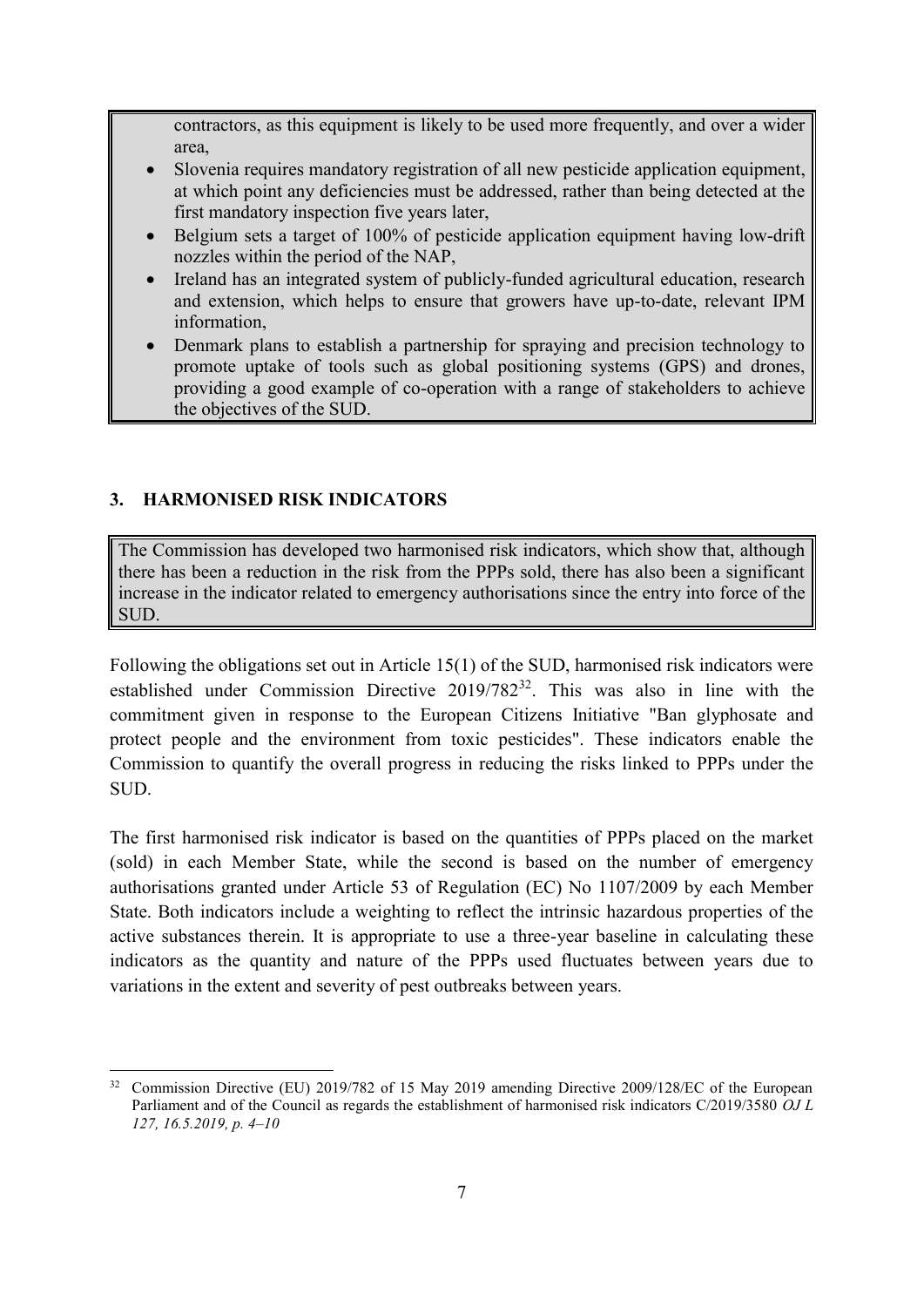Figure 1. Trend in harmonised risk indicator 1 (HRI 1), with a baseline of 100, based on the average of 2011, 2012 and 2013.



Source: European Commission

Harmonised risk indicator 1 shows a reduction in risk of 20% from the baseline period to 2017 even though the quantity of PPPs placed on the market remained relatively constant over that period<sup>33</sup>. This suggests a shift towards the more widespread use of less-hazardous substances. Nevertheless, there is potential for further reduction in risk and use through improved implementation of the SUD and greater adoption of IPM, including the more widespread adoption of non-chemical pest control techniques.

<sup>33</sup> Available at: [http://appsso.eurostat.ec.europa.eu/nui/show.do?dataset=aei\\_fm\\_salpest09&lang=en](http://appsso.eurostat.ec.europa.eu/nui/show.do?dataset=aei_fm_salpest09&lang=en)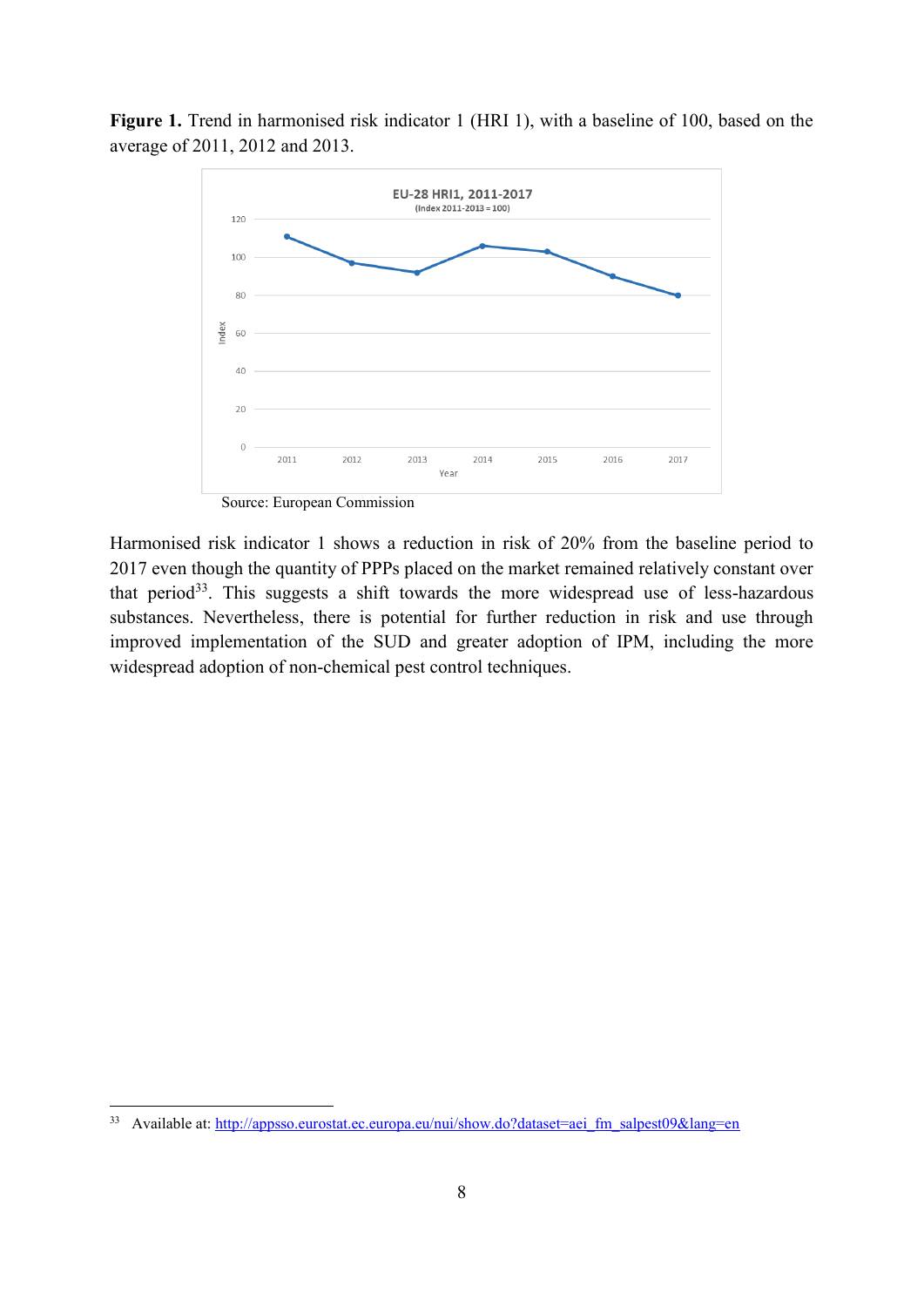



Source: European Commission

Harmonised risk indicator 2 shows a 50% increase from the baseline period to 2017. This indicator is based on the number of emergency authorisations weighted by the intrinsic hazardous properties of the active substances in the PPPs. However, the scale of individual emergency authorisations (and hence the quantities of PPPs used) varies widely, for example from a few hectares in the case of very minor crops, to widespread use on large-scale field crops in other cases. As the quantities of PPPs used, or related information, was not recorded in the same way by all Member States granting these emergency authorisations in the 2011- 2017 period, it was not possible to establish a more sophisticated indicator.

These authorisations are granted for a wide range of reasons, including emerging plant health issues and minor uses, as defined by Article 3(26) of Regulation (EC) No 1107/2009. In some cases, they can comprise an important part of the European Union's strategy to control the spread of new pests, as Member States can grant these authorisations relatively quickly following the detection of the pest. However, the significant increase in the number of these authorisations can be attributed to the failures on the part of Member States to fully implement both the SUD and Regulation (EC) No 1107/2009, for the reasons explained hereafter.

The trend in harmonised risk indicator 2 demonstrates that alternative techniques to prevent pest outbreaks, so as to reduce dependency on PPPs, are either not yet available or not sufficiently applied. It also highlights the need for Member States to meet their legal obligations under Regulation (EC) No 1107/2009 in terms of meeting deadlines for taking decisions on authorising PPPs and to make full use of the possibilities for minor uses foreseen in Article 51 of the Regulation (extension of authorisations for minor uses). This would help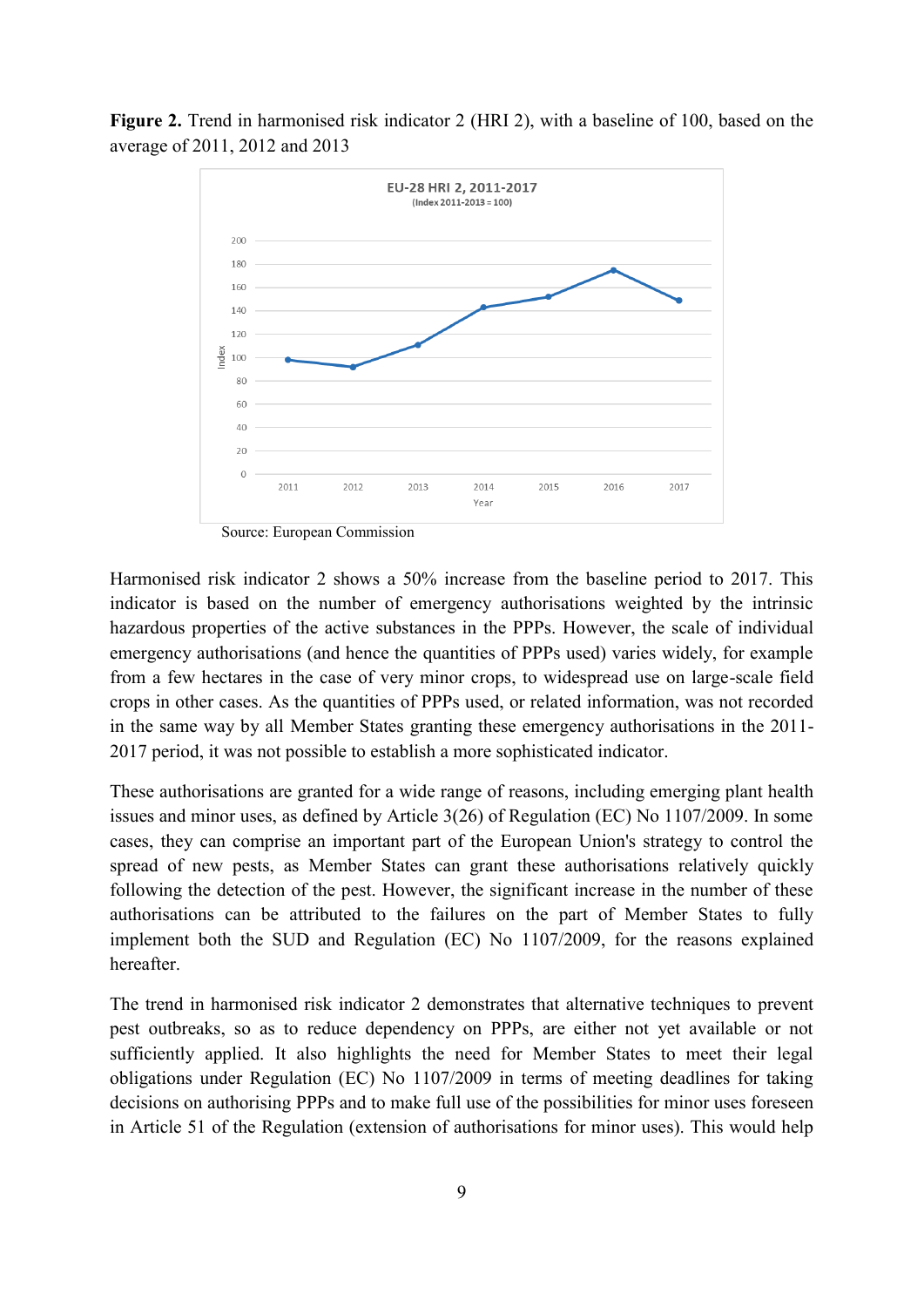to expand the range of regularly authorised PPPs available to growers, as noted in the REFIT Evaluation of the European Union legislation on plant protection products and pesticides residues (Regulation (EC) No 1107/2009 and Regulation (EC) No  $396/2005$ <sup>34</sup>.

Member States are required to calculate both harmonised risk indicator 1 and 2, to identify trends in the use of certain active substances, and to identify priority items, such as active substances, crops, regions or practices that require particular attention, or good practices. They must also communicate the results of these evaluations to the Commission and to other Member States and make this information available to the public. To date, twenty Member States have calculated and published harmonised risk indicator 1 and 2, but only a small number of Member States have identified trends in the use of certain active substances, priority items or good practices.<sup>35</sup>

Both harmonised risk indicator 1 and 2 are high-level indicators, and in line with Article 15 of the SUD, Member States may continue to use existing national indicators or to adopt other appropriate indicators in addition to them, to better reflect the trends in the risks relevant to their territory.

Finally, the Commission has committed to work on the development of further harmonised risk indicators, in conjunction with Member States, taking into account new data sources to better measure the evolution in the risks associated with the use of, and dependency on, PPPs. The Commission has in particular identified the need to develop an alternative to harmonised risk indicator 2 to more accurately reflect the risks associated with emergency authorisations as the first priority in this area. This would involve developing a new indicator based on the number of these authorisations, the scale of use resulting from individual authorisations (e.g. number of hectares treated), and the properties of the PPPs used, which would then better reflect the risks arising from emergency authorisations.

A more detailed analysis of the harmonised risk indicators is available at [https://ec.europa.eu/food/plant/pesticides/sustainable\\_use\\_pesticides/harmonised-risk](https://ec.europa.eu/food/plant/pesticides/sustainable_use_pesticides/harmonised-risk-indicators_en)[indicators\\_en.](https://ec.europa.eu/food/plant/pesticides/sustainable_use_pesticides/harmonised-risk-indicators_en)

## **4. OVERALL IMPLEMENTATION OF THE DIRECTIVE**

Despite widespread delays in the revision of NAPs, and the absence of high-level, outcomebased targets in most of the revised NAPs, Member States have made progress in the implementation of the SUD in the last two years. In cases where progress has not been

Available at: https://ec.europa.eu/food/plant/pesticides/refit\_en

The relevant information for each Member State is available at [https://ec.europa.eu/food/plant/pesticides/sustainable\\_use\\_pesticides/harmonised-risk-indicators/trends-hri](https://ec.europa.eu/food/plant/pesticides/sustainable_use_pesticides/harmonised-risk-indicators/trends-hri-ms_en)ms en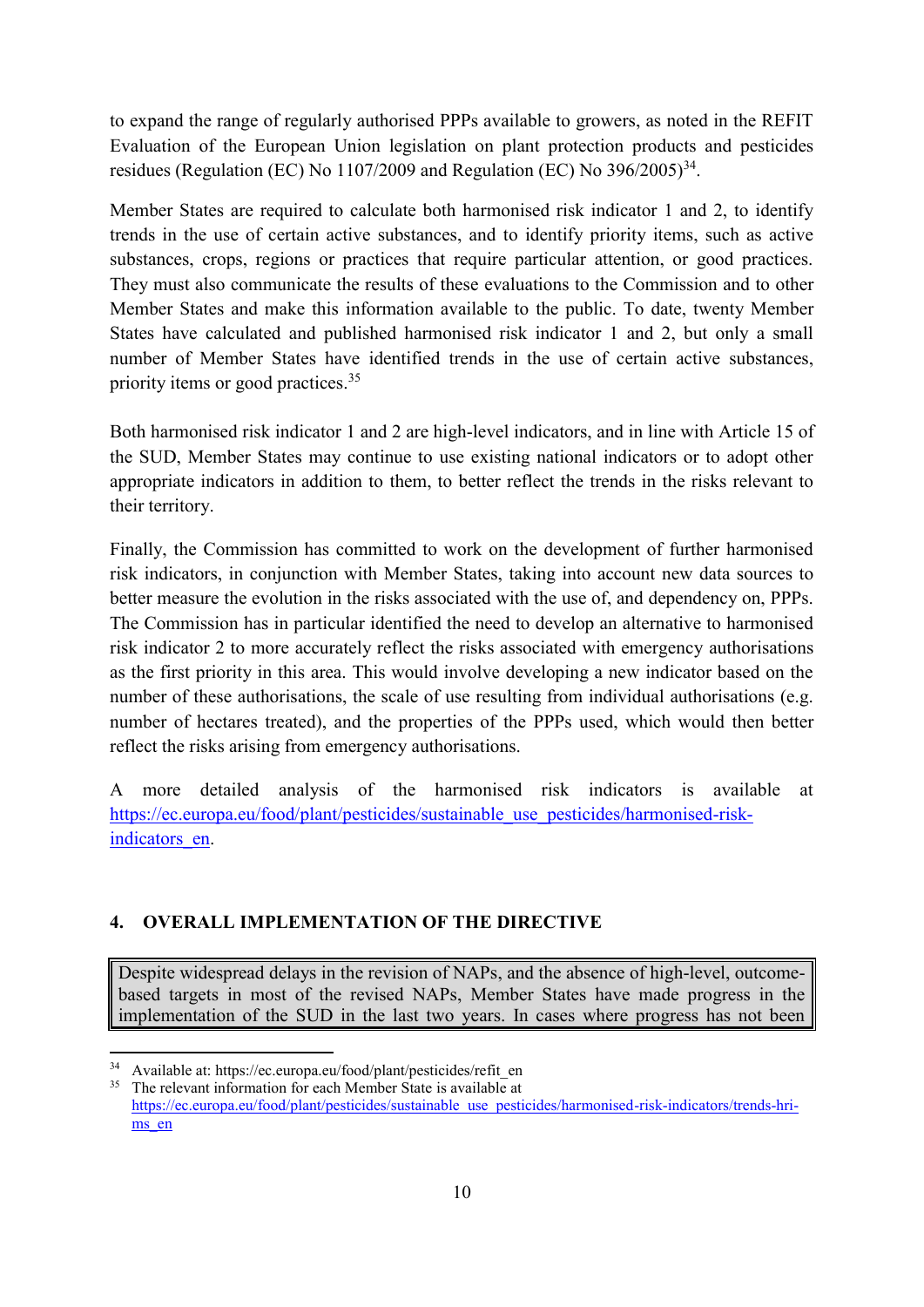satisfactory, the Commission is currently considering a range of actions, including infringement procedures.

The Commission's 2017 report<sup>36</sup> acknowledged the substantial progress made, but concluded that Member States needed to do more to implement the SUD in order to achieve the intended environmental and health improvements. The report identified inspection of pesticide application equipment, information on pesticide poisonings and assessment of IPM implementation as specific areas requiring improvement.

It concluded that Member States needed to review and improve the quality of their NAPs, by establishing specific and measurable targets and indicators as part of a long-term strategy to reduce the risks and impacts from pesticide use. These targets would then allow Member States to monitor progress in the implementation of the SUD, and to adjust their strategy where necessary.

The Commission has taken a multi-faceted approach to address these weaknesses in implementation by Member States. The Commission sent individual letters to all Member States in October 2017, based on a detailed review of their initial NAPs and outlining their specific weaknesses. Member States were urged to reflect on these issues in view of a possible revision of their NAPs.

Based on the response to these letters, the Commission undertook a series of targeted audits to assess the implementation of the SUD in eleven Member States, and in addition, sent a letter to four Member States to clarify certain aspects of implementation of the SUD.

Finally, the Commission developed a compliance-monitoring index to summarise the progress made in the implementation by Member States of each Article of the SUD. This index shows a 10% improvement in the overall implementation of the SUD in the 2017 to 2019 period, as outlined in Annex.

Based on the responses to these two series of letters, the outcomes of the audits, and the progress demonstrated by the indicator, the Commission notes that since 2017 additional progress has been made in the implementation of the SUD. For example, the areas treated by aerial spraying continue to decline, the majority of Member States have established comprehensive systems for the training and certification of operators and the testing of pesticide application equipment, and have established measures to protect the aquatic environment and to ensure that pesticides are stored and handled safely.

<sup>&</sup>lt;sup>36</sup> Report from the Commission to the European Parliament and the Council on Member State National Action Plans and on progress in the implementation of Directive 2009/128/EC on the sustainable use of pesticides, COM(2017) 587, available at: [https://ec.europa.eu/food/sites/food/files/plant/docs/pesticides\\_sup\\_report](https://ec.europa.eu/food/sites/food/files/plant/docs/pesticides_sup_report-overview_en.pdf)[overview\\_en.pdf](https://ec.europa.eu/food/sites/food/files/plant/docs/pesticides_sup_report-overview_en.pdf)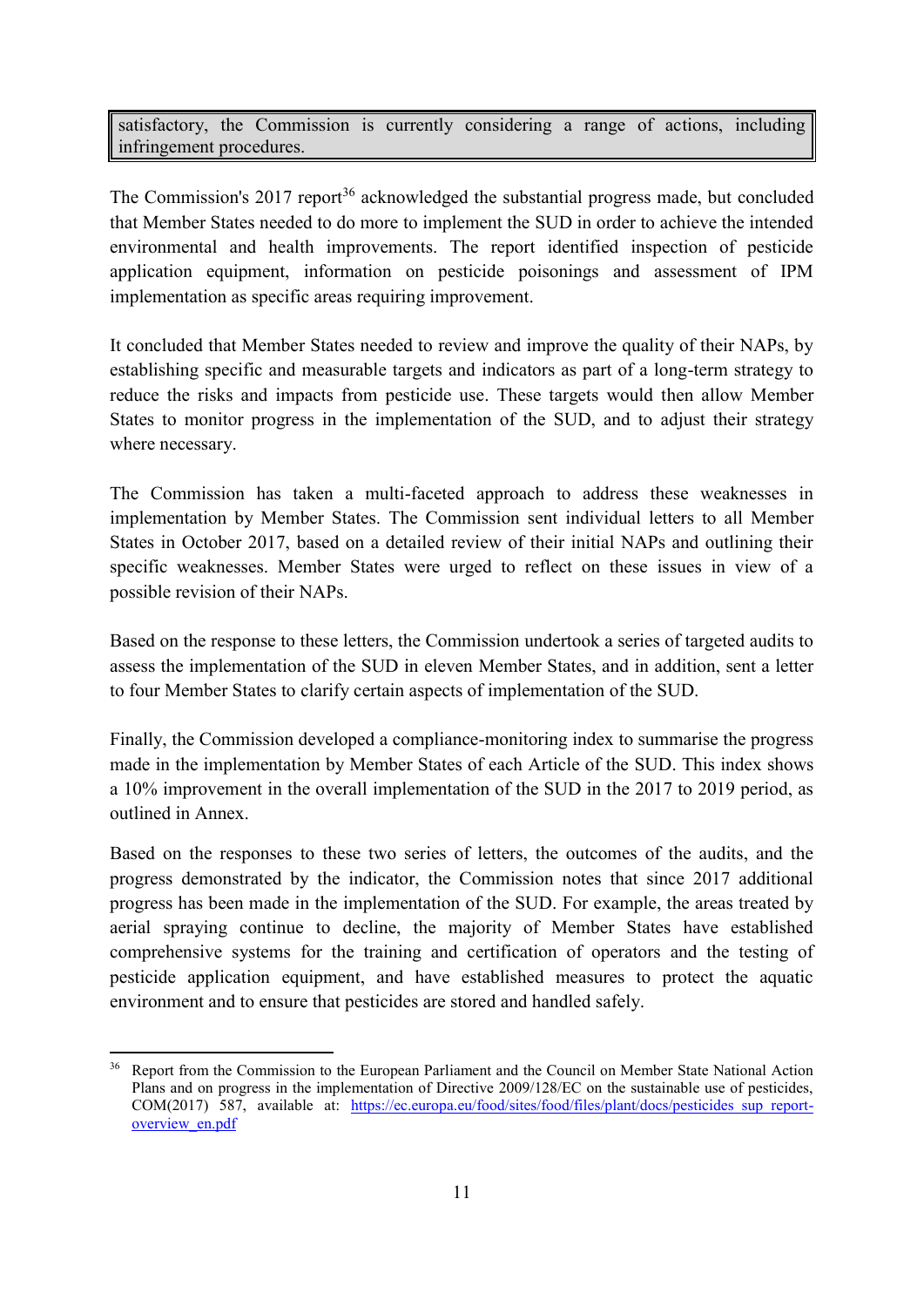However, specific weaknesses remain in the implementation of some aspects of the SUD in some Member States. The most widespread areas of weakness relate to delays in reviewing NAPs, delays in testing pesticide application equipment, and deficiencies in Member State controls in assessing implementation of the SUD e.g. relating to IPM. In cases where progress has not been satisfactory, the Commission is currently considering a range of actions, including infringement procedures.

#### **4.1 INTEGRATED PEST MANAGEMENT**

The assessment of the implementation of IPM by Member States continues to be the most widespread weakness in the application of the SUD.

Article 3(6) of the SUD defines IPM as the "careful consideration of all available plant protection methods and subsequent integration of appropriate measures that discourage the development of populations of harmful organisms and keep the use of PPPs and other forms of intervention to levels that are economically and ecologically justified and reduce or minimise risks to human health and the environment". The Commission considers IPM as one of the cornerstones of the SUD, and that its full implementation is necessary in order to reduce dependency on pesticide use.

The eight general principles of integrated pest management are listed in Annex III of the SUD, however, the Directive does not define how these principles are to be applied in practice, leaving their definition to Member States. Following the principle of subsidiarity, these criteria need to be determined at national, or even sub-national level, given the diversity of agriculture between, and within Member States, in terms of climate, crops grown and production techniques. However, Member States have not converted the IPM general principles into prescriptive and assessable criteria to be applied by users. Therefore, Competent Authorities do not have prescriptive and assessable criteria in order to determine compliance with IPM, and therefore there is limited evidence that IPM is systematically applied.

Current and future proposed CAP legislation requires Member States to establish a system for advising beneficiaries on land management and farm management, and in particular the requirement referred to in Article 14 of SUD on IPM. Under the system beneficiaries and farmers can access advice on good farming practices on a voluntary basis, including IPM.

All Member States are taking some actions to promote IPM, but the scale of publicly funded research on applied agriculture varies considerably between Member States. There are also poor structures connecting researchers and farmers in many Member States to facilitate the practical advice needed by farmers being made available to them.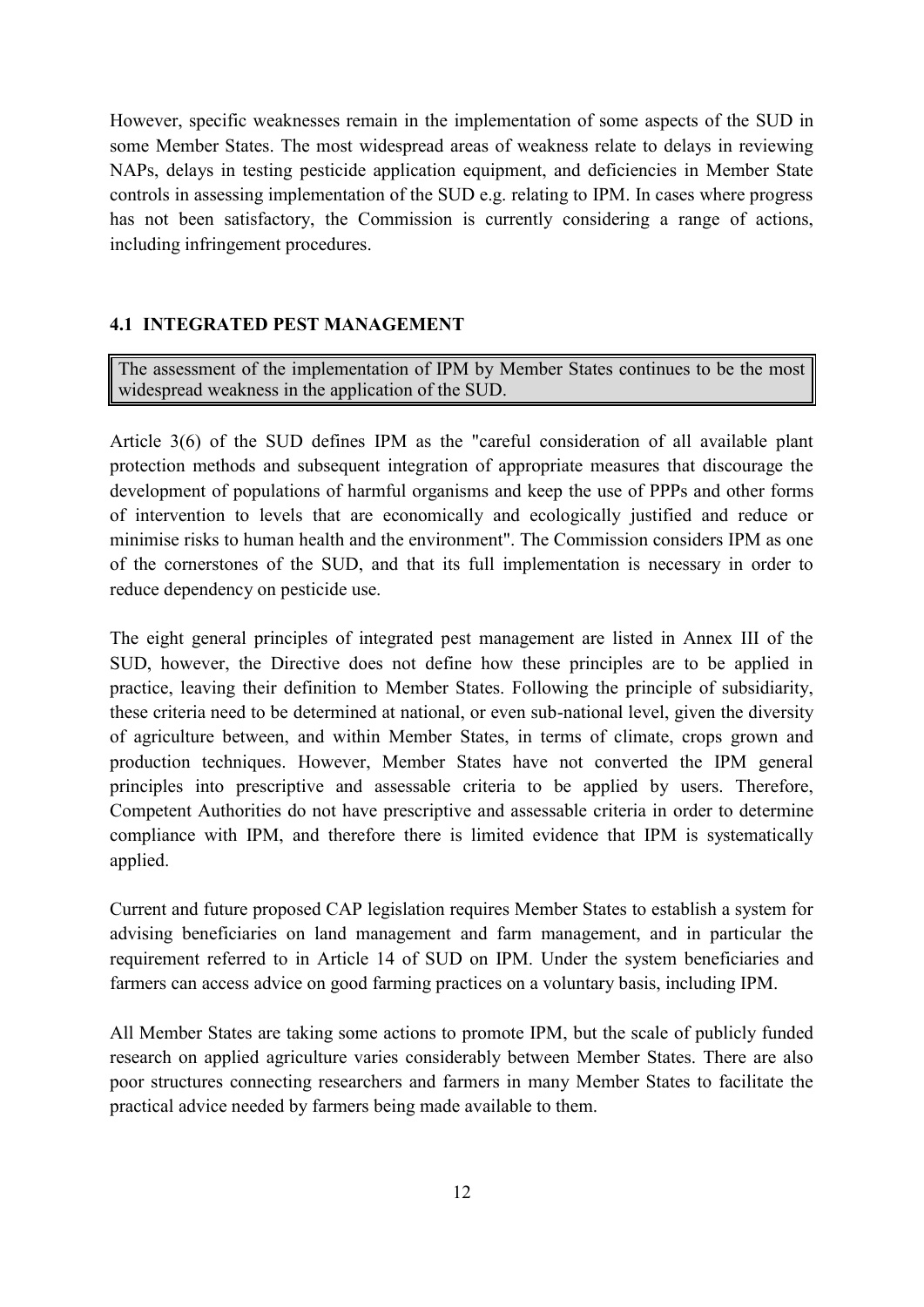To address the weakness in the assessment of IPM implementation as highlighted in the Commission's 2017 report, the Commission organised a series of BTSF courses, and a one day IPM Workshop, to provide Member States with a framework under which they could establish prescriptive and assessable criteria, which could be used to assess the implementation of IPM.

Nevertheless, despite many good examples of research on, and promotion of, IPM by Member States, the assessment of the implementation of IPM continues to be the most widespread weakness in the application of the SUD. Consequently, Member States have failed to exploit the significant potential for greater adoption of IPM, including the more widespread adoption of non-chemical pest control techniques.

# **5. COMMISSION ACTIONS TO SUPPORT IMPLEMENTATION OF THE DIRECTIVE**

This section describes a number of actions taken by the Commission to support implementation of the Directive, including in response to the requests made by the Parliament.

Ministers acknowledged the importance of achieving the objectives of the SUD, and of speeding up the implementation of the IPM principles, following the presentation of the Commission's 2017 report at the AGRIFISH Council meeting of 6 November 2017<sup>37</sup>. They identified low-risk PPPs, pest monitoring systems, financial support, non-chemical control methods, and harmonised risk indicators as important areas in terms of improving implementation of the IPM principles.

More recently, in February 2019, the European Parliament adopted a non-legislative resolution on the implementation of the SUD<sup>38</sup>. It expressed regret that the overall level of implementation by Member States is insufficient to reduce the risks deriving from, and dependency on, the use of pesticides. It encouraged more focus on risk reduction and underlined that the implementation of IPM practices, such as non-chemical alternatives and low-risk PPPs, plays a particularly important role in efforts to achieve full implementation of the SUD. It concluded by calling on the Commission and Member States to undertake a range of actions to improve implementation of the SUD. These included establishing guidelines for assessing the implementation of IPM, protecting vulnerable groups and the general public,

<sup>1</sup> <sup>37</sup> Available at:<https://www.consilium.europa.eu/en/meetings/agrifish/2017/11/06/>

<sup>&</sup>lt;sup>38</sup> European Parliament resolution of 12 February 2019 on the implementation of Directive 2009/128/EC on the sustainable use of pesticides  $(2017/2284(NI))$ , available at: [https://www.europarl.europa.eu/sides/getDoc.do?pubRef=-//EP//TEXT+TA+P8-TA-2019-](https://www.europarl.europa.eu/sides/getDoc.do?pubRef=-//EP//TEXT+TA+P8-TA-2019-0082+0+DOC+XML+V0//EN)  $0082+0+DOC+XML+VO/EN$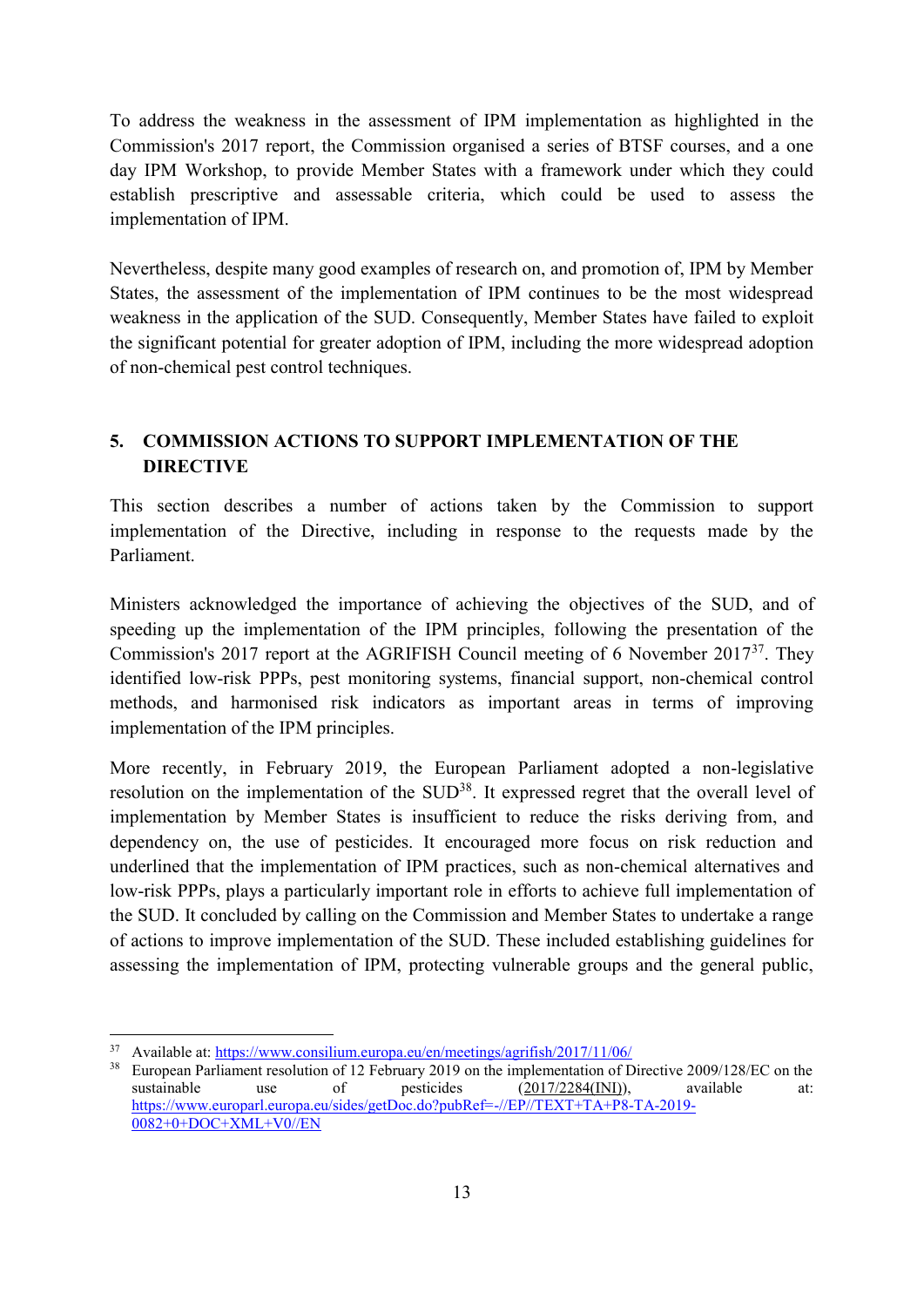placing greater emphasis on developing low-risk alternatives to pesticides, and promoting precision and digital farming as a means to reduce the risk from pesticides.

# **5.1 BETTER TRAINING FOR SAFER FOOD (BTSF)<sup>39</sup>**

The Commission has supported Member States to implement the SUD through BTSF courses.

The Commission organised a series of 12 BTSF courses on pesticide application equipment from 2015 to 2018, which were attended by over 200 officials from all 28 Member States. These courses provided Member States with the knowledge to implement their obligations relating to testing of pesticide application equipment.

The Commission also organised a second series of BTSF courses on pesticide application equipment, which started in the third quarter of 2019. These six courses focus on inspection and calibration techniques and it is anticipated that about 120 participants will attend these courses.

The Commission has also organised a series of BTSF courses focusing on the implementation of IPM. These 14 courses started in 2018 and will run until 2020. The courses are tailored to reflect the different crops grown and the different agronomic practices throughout the European Union. The knowledge gained through these courses should provide Member States with the necessary tools to assess the implementation of IPM at farm level.

# **5.2 APPROVAL OF ACTIVE SUBSTANCES**

There is a consistent upward trend in the number of approved non-chemical, low-risk and basic active substances.

The Commission has taken a range of actions to accelerate the procedures to place low-risk PPPs on the market. These include prioritising the updating, by the end of 2020, of the data requirements and assessment methodologies for micro-organisms, and initiating BTSF training in 2020 to strengthen the expertise in Member States for the assessment of applications for micro-organisms and other bio-pesticides.

There is a consistent upward trend in the number of approved non-chemical, low-risk and basic active substances, from less than 60 in 2009 to almost 120 in 2019. These active

**<sup>.</sup>** <sup>39</sup> Better Training for Safer Food (BTSF) is a Commission training initiative covering food and feed law, animal health and welfare and plant health rules. For more information, please consult [https://ec.europa.eu/food/safety/btsf\\_en](https://ec.europa.eu/food/safety/btsf_en)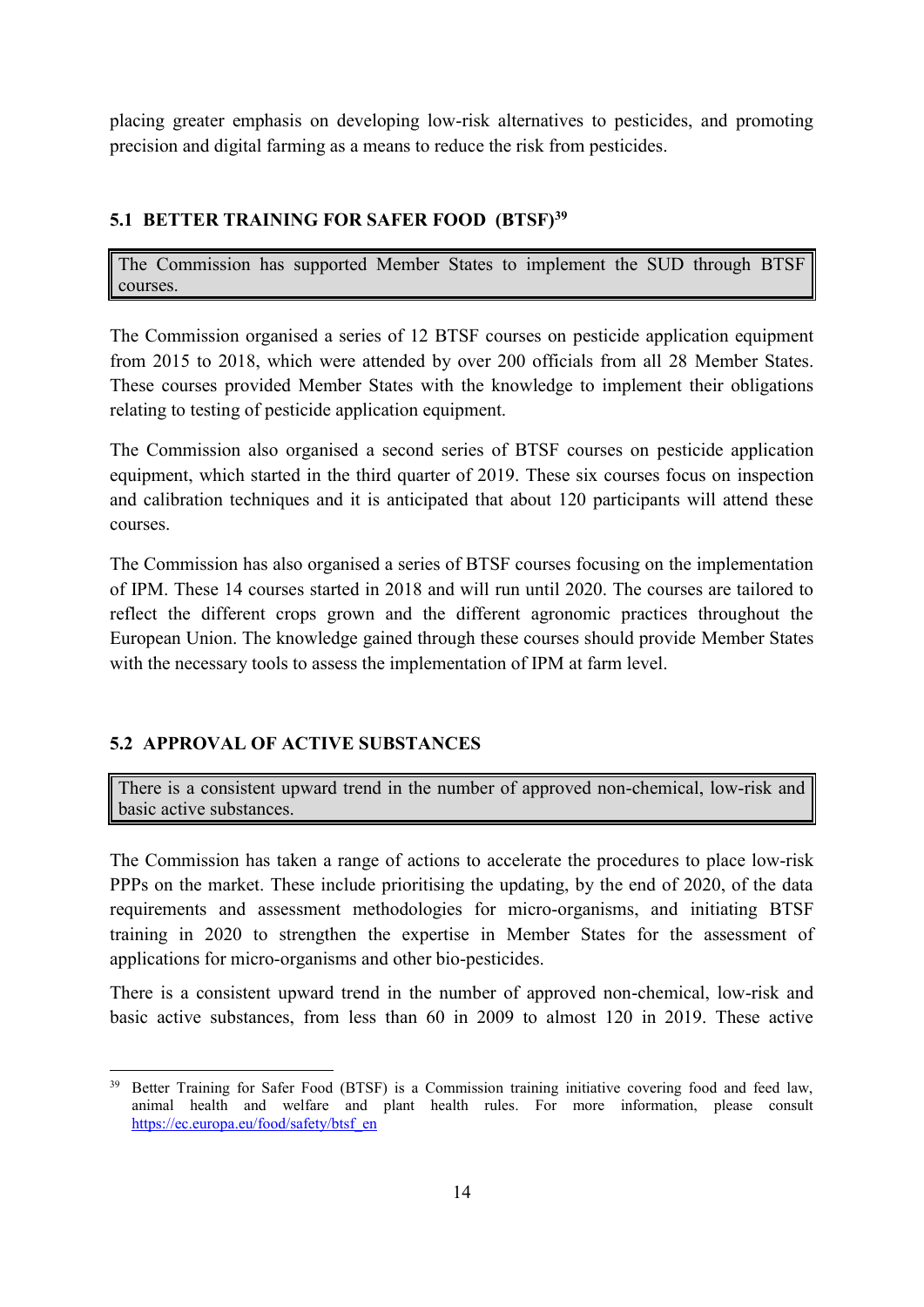substances give farmers the tools to control pests while simultaneously reducing the risks linked to PPPs.

In addition, the most hazardous active substances are being removed from the plant protection toolbox as described in the REFIT Evaluation of the European Union legislation on plant protection products and pesticides residues (Regulation (EC) No 1107/2009 and Regulation (EC) No 396/2005).

However, it is recognised that it is necessary to broaden the range of approved non-chemical, low-risk and basic active substances to increase the pest control options available to farmers so as to reduce their dependency on the most hazardous active substances.

# **5.3 RESEARCH AND INNOVATION**

The Commission is supporting a range of research projects to broaden the range of alternative pest control strategies, tools and technologies and to determine the impacts of pesticide use on the environment and human health.

The Commission, through the Framework Programme for Research and Innovation Horizon 2020, supports research and innovation to develop more sustainable pest control strategies, tools and technologies to support IPM, such as new low-risk products, biological controls, decision support tools and to determine the impacts of pesticide use on the environment and human health<sup>40</sup>.

Under Societal Challenge 2, the Commission has provided EUR  $159$  million<sup>41</sup> to support research on IPM, emerging risks to plant health, alternatives to chemical pesticides and decision support systems. Moreover, under this work programme, in 2020, it is envisaged to fund a coordination and support action of a European-wide network of IPM demonstration farms, with EUR 6 million earmarked<sup>42</sup>. Beyond IPM and plant health, the Commission also supports research on ecological approaches and organic farming to foster the resilience of agriculture<sup>43</sup>.

Furthermore, the European Innovation Partnership 'Agricultural Productivity and

**<sup>.</sup>** <sup>40</sup> Available at: Societal Challenge 2 Work programme 2016-2017 https://ec.europa.eu/research/participants/data/ref/h2020/wp/2016\_2017/main/h2020-wp1617-food\_en.pdf and societal challenge 2 work programme 2018-2020 (SFS-04, SFS-05 and SFS-6) [https://ec.europa.eu/research/participants/data/ref/h2020/wp/2018-2020/main/h2020-wp1820-food\\_en.pdf](https://ec.europa.eu/research/participants/data/ref/h2020/wp/2018-2020/main/h2020-wp1820-food_en.pdf)

<sup>41</sup> Available at: [https://ec.europa.eu/info/sites/info/files/food-farming-fisheries/farming/documents/factsheet](https://ec.europa.eu/info/sites/info/files/food-farming-fisheries/farming/documents/factsheet-agri-plant-health_en.pdf)[agri-plant-health\\_en.pdf](https://ec.europa.eu/info/sites/info/files/food-farming-fisheries/farming/documents/factsheet-agri-plant-health_en.pdf)

<sup>42</sup> Available at: SFS-6-2018-2020 in [https://ec.europa.eu/research/participants/data/ref/h2020/wp/2018-](https://ec.europa.eu/research/participants/data/ref/h2020/wp/2018-2020/main/h2020-wp1820-food_en.pdf) [2020/main/h2020-wp1820-food\\_en.pdf](https://ec.europa.eu/research/participants/data/ref/h2020/wp/2018-2020/main/h2020-wp1820-food_en.pdf)

<sup>43</sup> Available at: [https://ec.europa.eu/information\\_society/newsroom/image/document/2018-](https://ec.europa.eu/information_society/newsroom/image/document/2018-18/agri_factsheets_07_ecological-approaches_ok_1545C778-C5D7-AA24-163D1DD06A4CDF2F_51894.pdf) [18/agri\\_factsheets\\_07\\_ecological-approaches\\_ok\\_1545C778-C5D7-AA24-](https://ec.europa.eu/information_society/newsroom/image/document/2018-18/agri_factsheets_07_ecological-approaches_ok_1545C778-C5D7-AA24-163D1DD06A4CDF2F_51894.pdf) [163D1DD06A4CDF2F\\_51894.pdf](https://ec.europa.eu/information_society/newsroom/image/document/2018-18/agri_factsheets_07_ecological-approaches_ok_1545C778-C5D7-AA24-163D1DD06A4CDF2F_51894.pdf)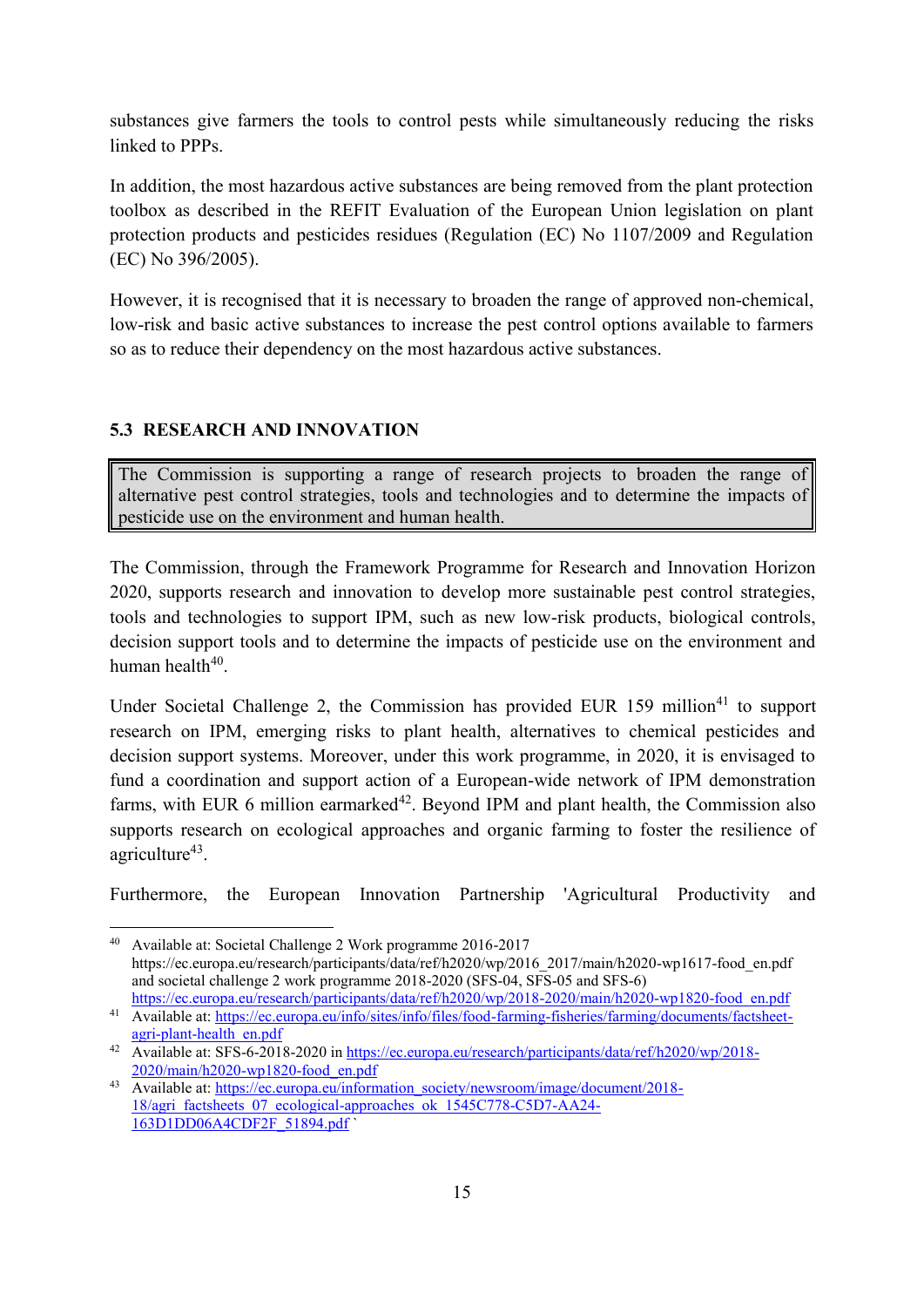Sustainability<sup>44</sup> (EIP-AGRI) connects European research and innovation projects financed under Horizon 2020 with smaller operational groups<sup>45</sup> working at national and regional level under the rural development policy. The interactive innovation approach promoted by the EIP-AGRI, based on the so-called multi-actor approach, encourages cooperation between actors with different but complementary types of knowledge (researchers, farmers, advisers, businesses, NGOs and others), thus helping bridge the gap between research and practice and foster the uptake of innovations in practice, notably in plant protection and integrated pest management.

## **5.4 SUD WORKING GROUP**

Commission-organised SUD Working Group meetings provide Member States with an opportunity to discuss implementation of the SUD and to exchange best practices.

The Commission organises bi-annual meetings of the SUD Working Group of Member States, to discuss implementation of the SUD, and to exchange best practices. In addition, relevant stakeholders such as Pesticide Action Network (PAN) Europe, the European Crop Protection Association (ECPA) and SPISE (Standardised Procedure for the Inspection of Sprayers in Europe) have presented their work at recent meetings of the Working Group.

The Commission organised a joint meeting of the SUD and the PPP Enforcement Working Groups in May 2019 to address issues of mutual concern in conjunction with a Workshop on IPM. The objective of the Workshop was to assist Member States to assess the implementation of IPM at farm level, building on the experiences gained in the BTSF courses on IPM.

The most recent meeting of the SUD Working Group was a joint meeting with the Working Group on Agro-Environmental Statistics, in November 2019, which addressed issues of mutual concern, in particular relating to the development of more useful harmonised risk indicators.

## **5.5 SUD WEB-PORTAL**

**.** 

The SUD web-portal facilitates the exchange of relevant information between Member

<sup>44</sup> Available at:<https://ec.europa.eu/eip/agriculture/en>

<sup>45</sup> Available at:<https://ec.europa.eu/eip/agriculture/en/about/operational-groups>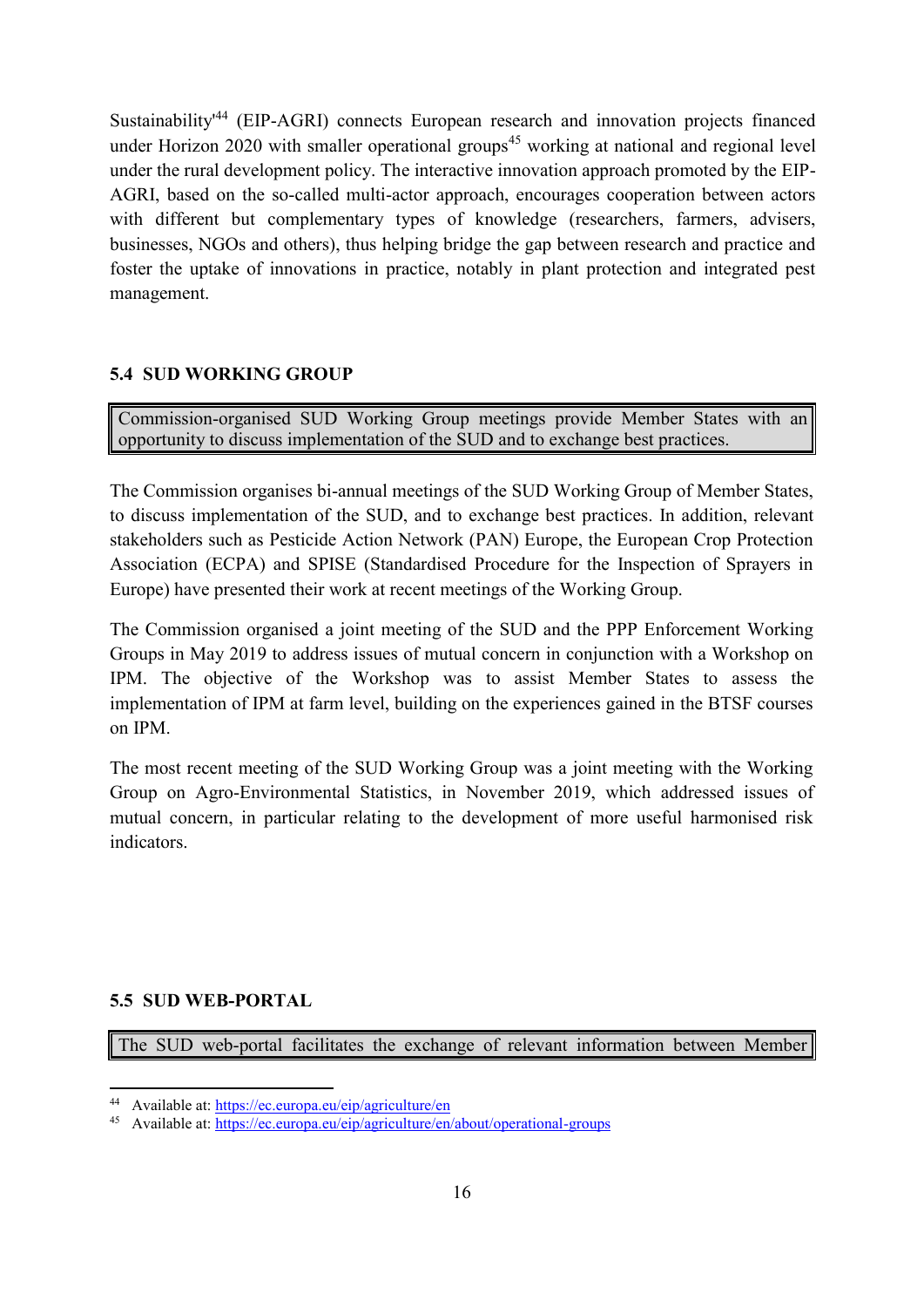States, and other stakeholders, on SUD and IPM.

In 2017, the Commission established a dedicated SUD web-portal https://ec.europa.eu/food/plant/pesticides/sustainable use pesticides en, as proposed by the expert group on sustainable plant protection set up under the Dutch Presidency in 2016, to facilitate the exchange of relevant information on SUD and IPM.

Twenty seven Member States<sup>46</sup> have provided a total of 240 links to websites, searchable by both topic and Member State, in order to facilitate sharing relevant information among interested parties.

# **5.6 SUSTAINABLE USE OF PESTICIDES UNDER THE CURRENT AND FUTURE COMMON AGRICULTURAL POLICY**

The CAP supports, and the future CAP strategic plans will continue to support, many aspects of the sustainable use of pesticides.

The current CAP contains several instruments, which are and will be even more in the future relevant and effective for the sustainable use of pesticides and IPM. A key example is demonstrated by how the CAP has contributed to significant growth in organic agriculture, so that in 2018 7.5% of Utilisable Agricultural Area was now farmed under organic production systems, compared to  $2\%$  in  $2000^{47}$ .

Future proposed conditionality<sup>48</sup> will include the most relevant parts of IPM principles, in particular crop rotation and requirements for minimum share of agricultural area under nonproductive features, as well as the other relevant provisions of the SUD. Importantly, the Commission also proposes a better integration of the system for advising farmers and better integration with research and knowledge transfer from the CAP networks. Furthermore, the proposal maintains the current agri-environmental-climate payments encouraging farmers to implement alternative (e.g. biological) pest control methods. The current CAP includes greening practices supported by direct payments to farmers and in the future Member States will have more leeway to define so-called eco-schemes, including for promoting alternatives to pesticides. The clarity in defining the mandatory principles of IPM is key for these incentive payments, which go beyond the mandatory requirements.

Importantly, Member States will now have to demonstrate in their CAP strategic plans how these Plans will contribute to long-term national targets set in the context of environmental

<sup>&</sup>lt;sup>46</sup> Bulgaria has not yet provided any links to be shared on the SUD web-portal

<sup>47</sup> Available at: [https://ec.europa.eu/eurostat/statistics-explained/index.php/Organic\\_farming\\_statistics](https://ec.europa.eu/eurostat/statistics-explained/index.php/Organic_farming_statistics)

<sup>&</sup>lt;sup>48</sup> There is a link through current cross compliance and future proposed conditionality systems between the receipt of full CAP support for farmers and the respect of basic rules on the environment and public health.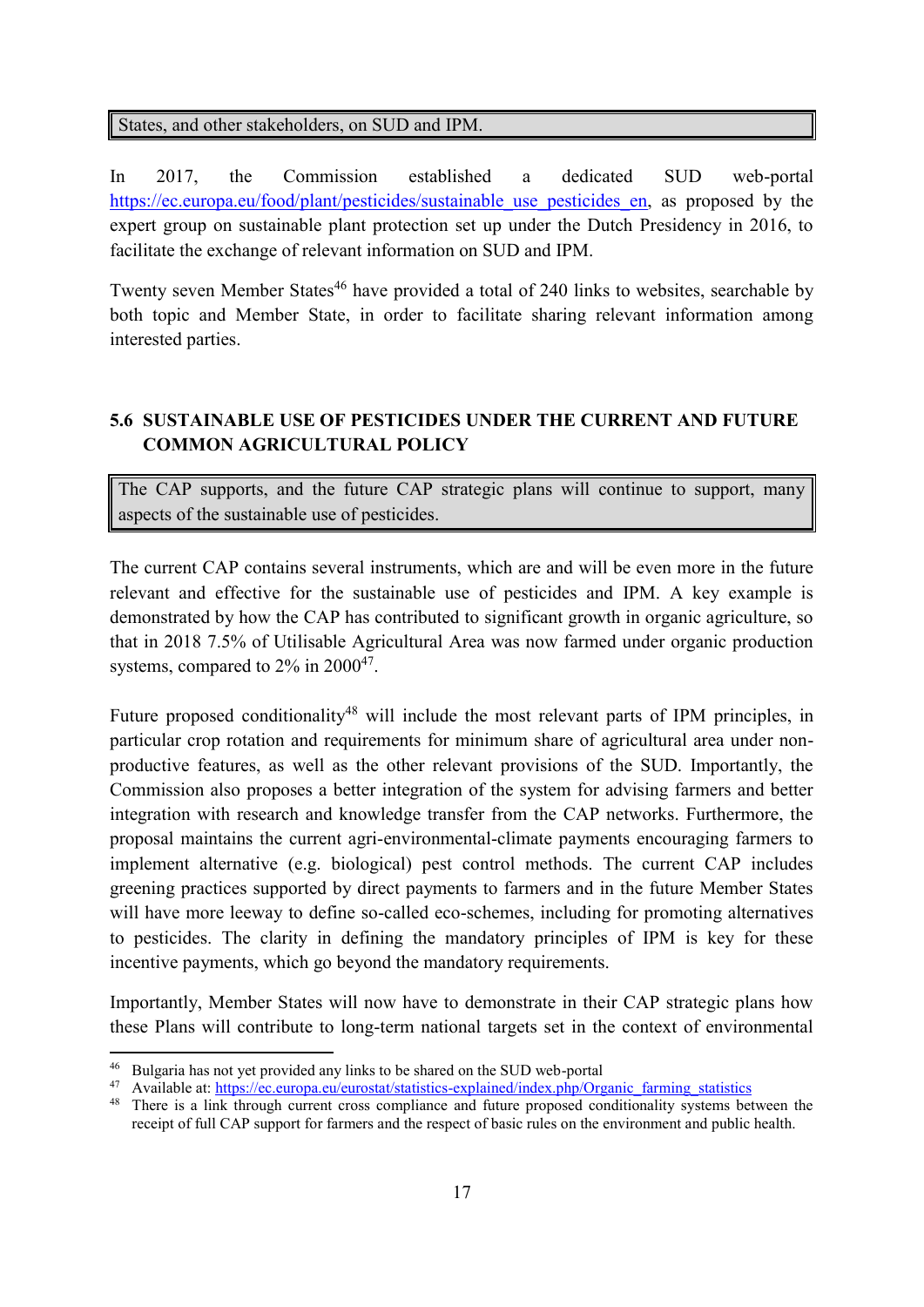and climate legislation, including the SUD. This embraces the SUD's National Action Plans with their quantitative objectives, targets, measures, timetables and indicators aimed at reducing risks and impacts of pesticide use on human health and the environment. The implementation results of Member State CAP Plans will be monitored, and the impact will be measured using the established indicators. This will ensure, under Commission supervision, that the CAP will support agricultural practices for the sustainable use of pesticides in accordance with needs and in line with the Green Deal orientations.

#### **5.7 REVIEW OF THE DIRECTIVE**

In light of various weaknesses which have been identified in implementing the Directive and significant stakeholder concerns regarding the use of pesticides, the Commission will evaluate the extent to which the Directive achieved its intended objectives. The results of the evaluation will inform future action on reducing the use and risk of chemical pesticides under the "Farm to Fork" and the Biodiversity strategies and will be used as an evidence base to define and support future policy options, which will include the revision of the SUD.

#### **6. CONCLUSIONS**

Less than one third of Member States have completed the review of their NAPs within the five-year legal deadline. Of those that have reviewed their NAPs, most have failed to address the weaknesses identified by the Commission in their initial NAPs, with just 20% of revised NAPs setting high-level, outcome-based targets, as part of a longer-term strategy to reduce the risks and impacts of pesticide use. Despite these weaknesses in NAPs, Member States have made progress in implementing the SUD. The majority of Member States have established comprehensive systems for the training and certification of operators, and a range of measures for water protection and the safe handling and storage of pesticides. On the other hand, enforcement of IPM is low, and there is limited evidence that IPM principles are systematically applied.

Harmonised risk indicator 1 shows that there has been a reduction in the risk to human health and the environment from the PPPs sold in the European Union since the entry into force of the SUD. Furthermore, this reduction in risk has occurred while the quantities of PPPs sold and used have remained relatively constant, reflecting the changing profile of pesticides sold and used in the European Union. Nonetheless, at the same time, harmonised risk indicator 2 shows an increase related to emergency authorisations. However, there is significant potential for further risk reduction through more complete implementation of the SUD and, in particular, greater adoption of IPM, including the more widespread adoption of non-chemical pest control techniques. In line with the recent recommendations by the Court of Auditors, the Commission is also committed to develop further indicators to better reflect the evolution of pesticide use, and associated risks, in particular, in relation to emergency authorisations.